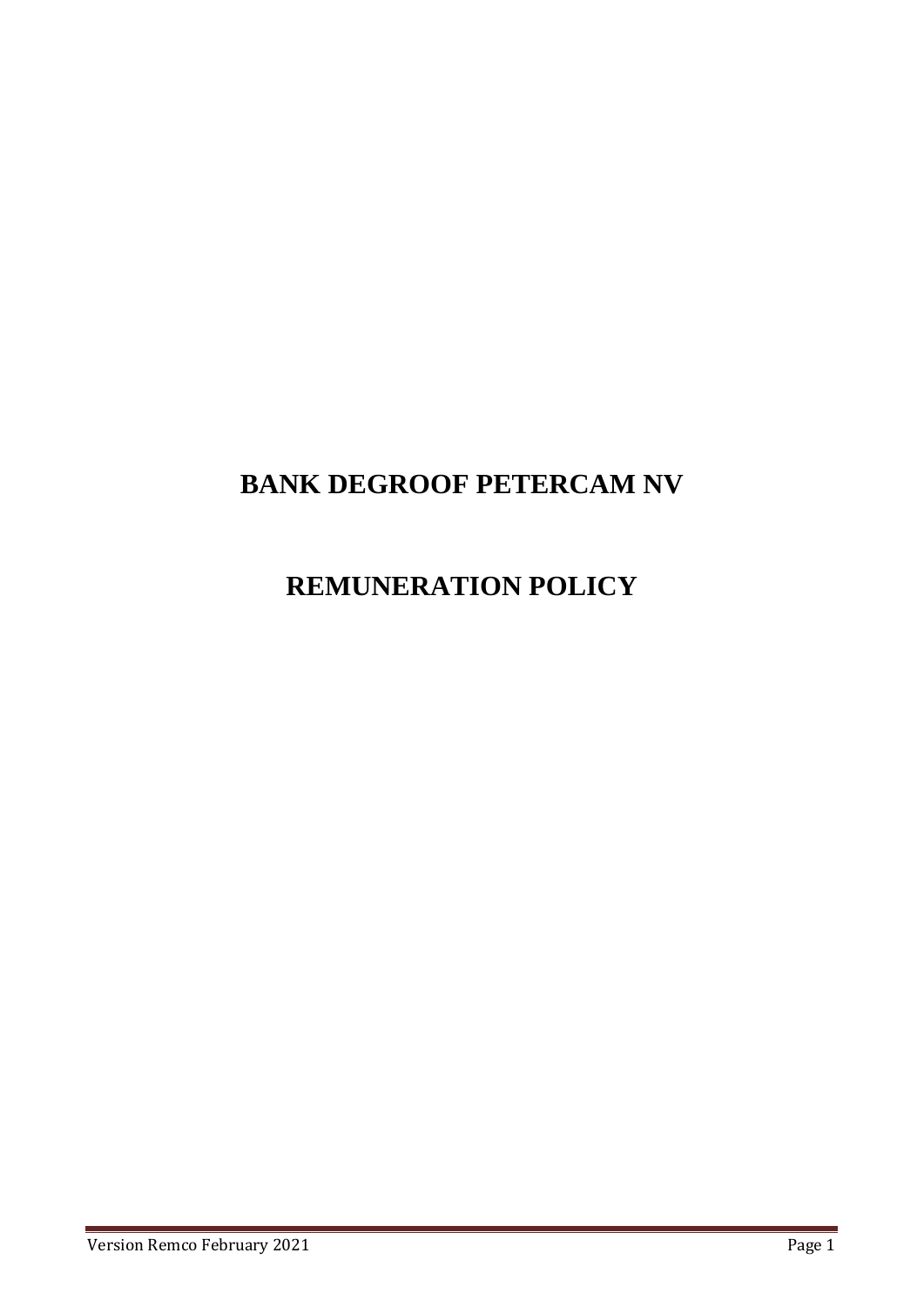## **1. INTRODUCTION**

This document constitutes the general remuneration policy of Bank Degroof Petercam NV (the **Remuneration Policy**).

#### **1.1 Scope of application**

The principles and terms of the Remuneration Policy are applicable to Bank Degroof Petercam NV and to its Belgian and foreign subsidiaries (together **Bank Degroof Petercam**) as well as to its Employees in Belgium and abroad, regardless of the statute of those Employees.

The Remuneration Policy sets out the remuneration policy for the entire group of Employees, including the Employees who are exercising a Control Function. For the Identified Staff, the Remuneration Policy for Identified Staff supplements the present Remuneration Policy.

#### **1.2 Regulatory and objective context**

The Remuneration Policy is established in compliance with and according to the requirements set out in the regulation on remuneration within financial institutions providing investment services, notably due to :

- (i) Initially, annex V of the directive 2010/76/EU (hereinafter referred to as *CRD III*) ;
- (ii) Then directive 2013/36/EU (hereinafter referred to as *CRD IV*) which abrogates CRD III ;
- (iii) Implementation of these directives by Belgian internal regulation in particular by :
	- (A) The law of 25 April 2014 on the legal status and supervision of credit institutions ;
	- (B) The CFBA circular of 14 February 2011 (which introduces in the Belgian regulations the directives of 10 December 2010 of the Committee of European Banking Supervisors – hereinafter referred to as *CEBS Guidelines*) ; and
	- (C) the specific directives of the NBB, the EBA and the FSMA.

The Remuneration Policy is also established in compliance with the European and Belgian provisions on conflict of interest and rules of conduct in the markets for financial instruments (MiFID), including the "Guidelines on Policies and Procedures of remuneration" issued on 11 June 2013 by the European Markets Authority and implemented on 4 December 2013 by the FSMA.

#### **1.3 Purpose of the remuneration policy**

The purpose of the Remuneration Policy is to regulate the remuneration mechanisms within Bank Degroof Petercam with a view to promoting sound and effective risk management while not encouraging any risk taking that would exceed the level of risk, tolerated by Bank Degroof Petercam, this while promoting the objectives and long-term interests of Bank Degroof Petercam and the absence of conflicts of interest.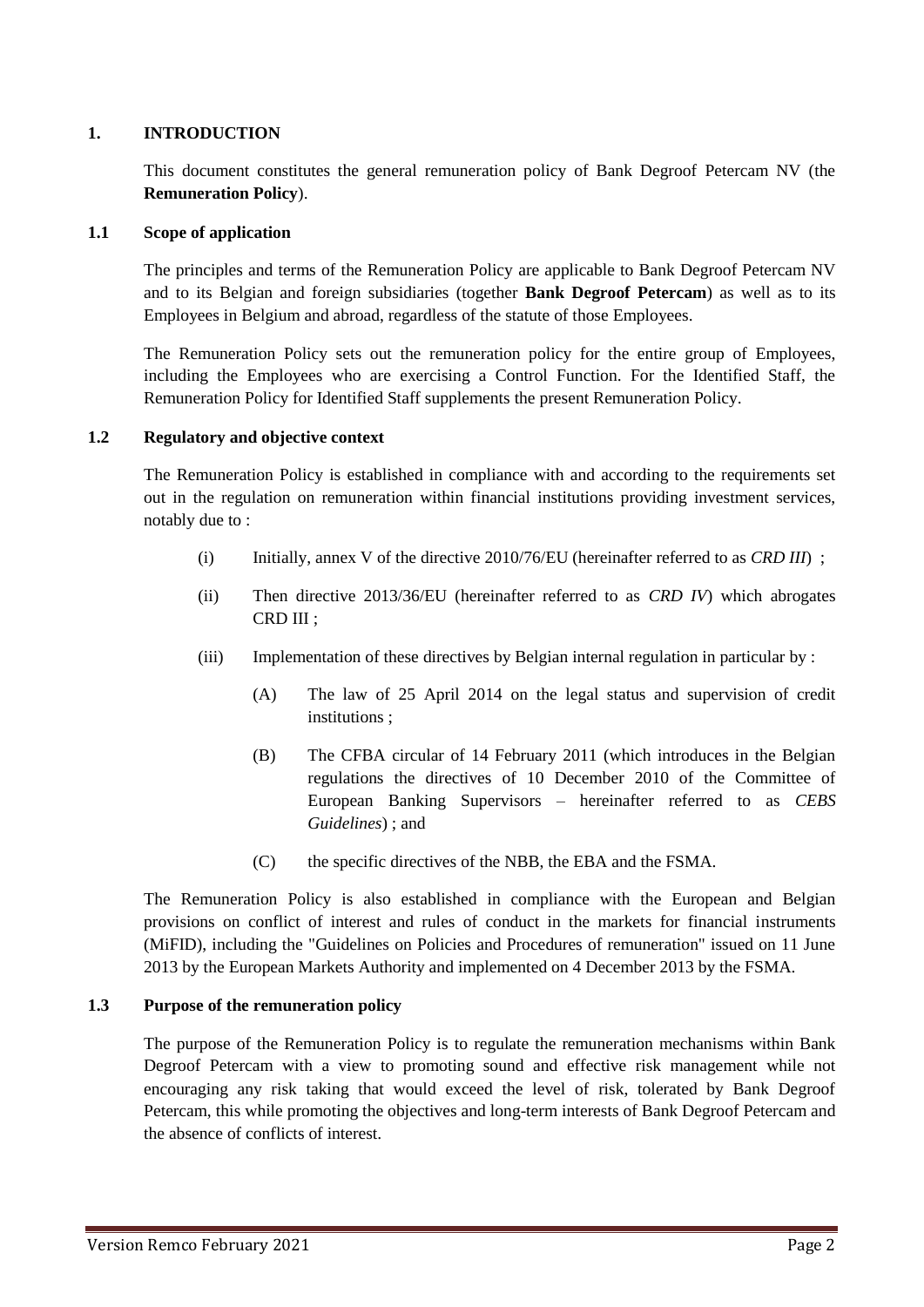### **1.4 Specific characteristics for Bank Degroof Petercam**

Bank Degroof Petercam is a private Bank of which the shares are not listed.

She has always given priority to the advising business over taking risks on her own-account and she relies her development on the interaction between different businesses, these are the asset management for private and institutional clients, the administration of funds, market transactions that focus on selling and advising and not on 'proprietary trading', activities of Corporate Finance and patrimonial and structured loans.

Bank Degroof Petercam is managed from a long-term perspective, in which she ensures to match the interests of her clients, her staff and her shareholders. She has a strong corporate culture and ensures to surround herself with Employees who share this culture and her long-term vision, more specifically supported by the ownership of shares of the staff, which is encouraged when possible.

Bank Degroof Petercam has always held a cautious management and a strong risk control to preserve the sustainability of her trade fund and to prevent a too high volatility of the annual results, by which she enables the long-term growth of Bank Degroof Petercam.

This can be translated as follows in the strategy of risk management of Bank Degroof Petercam :

- Application of an appropriate remuneration policy which does not encourage taking great risks, or even discourages this ;
- Optimal and active prevention of conflict of interests;
- Limitation of market risks;
- Limitation of credit risks :
- Cautious management with respect to liquidity;
- Asset management on the long-term ;
- Cautious strategic policy.

As a consequence Bank Degroof Petercam has a low to medium risk profile, taking into account her activities and her risk management policy.

#### **1.5 Relation with other rules regarding remuneration and performance monitoring**

The provisions of the Remuneration Policy apply to and replace all intern and local provisions regarding the remuneration or monitoring of the performance which would be less restrictive than the first provisions.

On the contrary, the internal and local provisions regarding the remuneration or monitoring of the performance remain applicable if they are more strict than the provisions of the Remuneration Policy or if they cover situations which are not covered by the Remuneration Policy, insofar the first provisions are not in conflict with the provisions of the Remuneration Policy.

#### **1.6 Interpretation**

In addition to the terms defined elsewhere in the Remuneration Policy, the definitions in Appendix 1 apply to the entire Remuneration Policy, unless otherwise provided.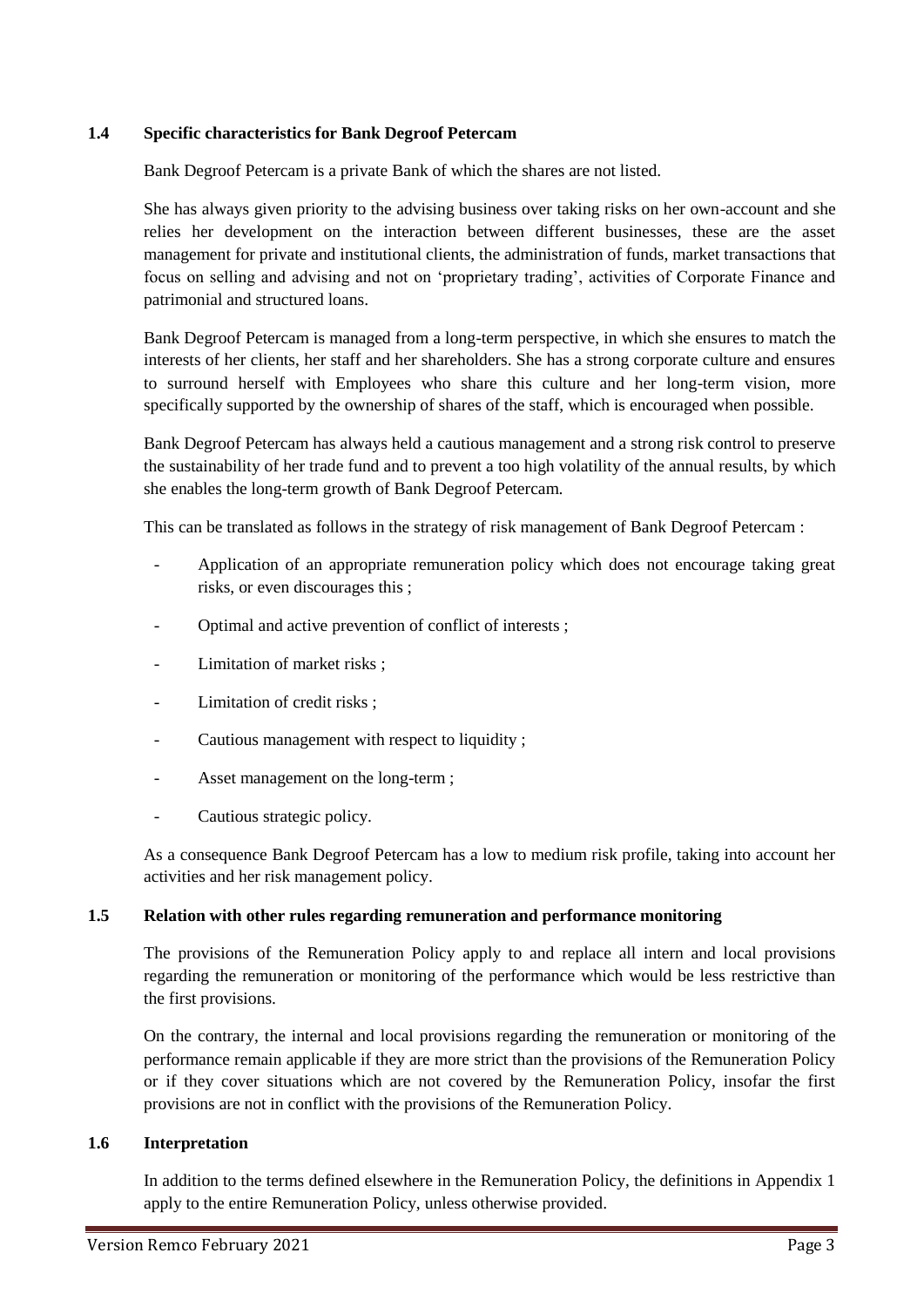### **2. GENERAL PRINCIPLES OF REMUNERATION**

- **2.1** For the purposes of the Remuneration Policy and all related documents, any remuneration consists of either Fixed Remuneration or Variable Remuneration.
- **2.2** The following general principles of remuneration are applicable for all Employees :
	- (i) All internal or local practices or provisions relating to the remuneration or performance monitoring that coexist with the Remuneration Policy :
		- (A) are in line with the economic strategy, objectives, values and risk level allowed by Bank Degroof Petercam ;
		- (B) support the long-term interests of Bank Degroof Petercam as well as the interests of Bank Degroof Petercam's clients, inter alia by aiming to avoid conflicts of interest ;
		- (C) enable and promote a sound and effective risk management and support the effective risk control and the protection of a sound and healthy financial base ;
		- (D) comply with international and Belgian regulations on remuneration policies ;
		- (E) Promote a sound and effective risk management with regard to the sustainability risks, while the structure of remuneration does not encourage excessive risk-taking ;
		- (F) are properly established in writing to allow appropriate control of their implementation.
	- (ii) The total volume of Variable Remuneration granted does not limit the capacity of Bank Degroof Petercam to strengthen its own funds. To this end, Variable Remuneration is only granted if there is sufficient margin to generate a Variable Remuneration envelope. This envelope is set by the Board of Directors on the proposal of the Remuneration Committee ;
	- (iii) Guaranteed Variable Remuneration is not compatible with sound risk management or the principle of earnings-based and performance-based compensation and is not part of future-oriented compensation plans. As a result, a guaranteed Variable Remuneration will be granted only exceptionally, and only to newly recruited Employees and for their first year of employment, provided that Bank Degroof Petercam has a sound and solid financial base ;
	- (iv) Employees may not use personal hedging strategies or compensation or liability insurance to counteract the impact of risk alignment incorporated into their compensation arrangements. Similarly, Bank Degroof Petercam will not accept any request to pay Variable Remuneration through vehicles or methods designed to facilitate non-compliance with the Remuneration Policy and the Remuneration Policy for Identified Staff ;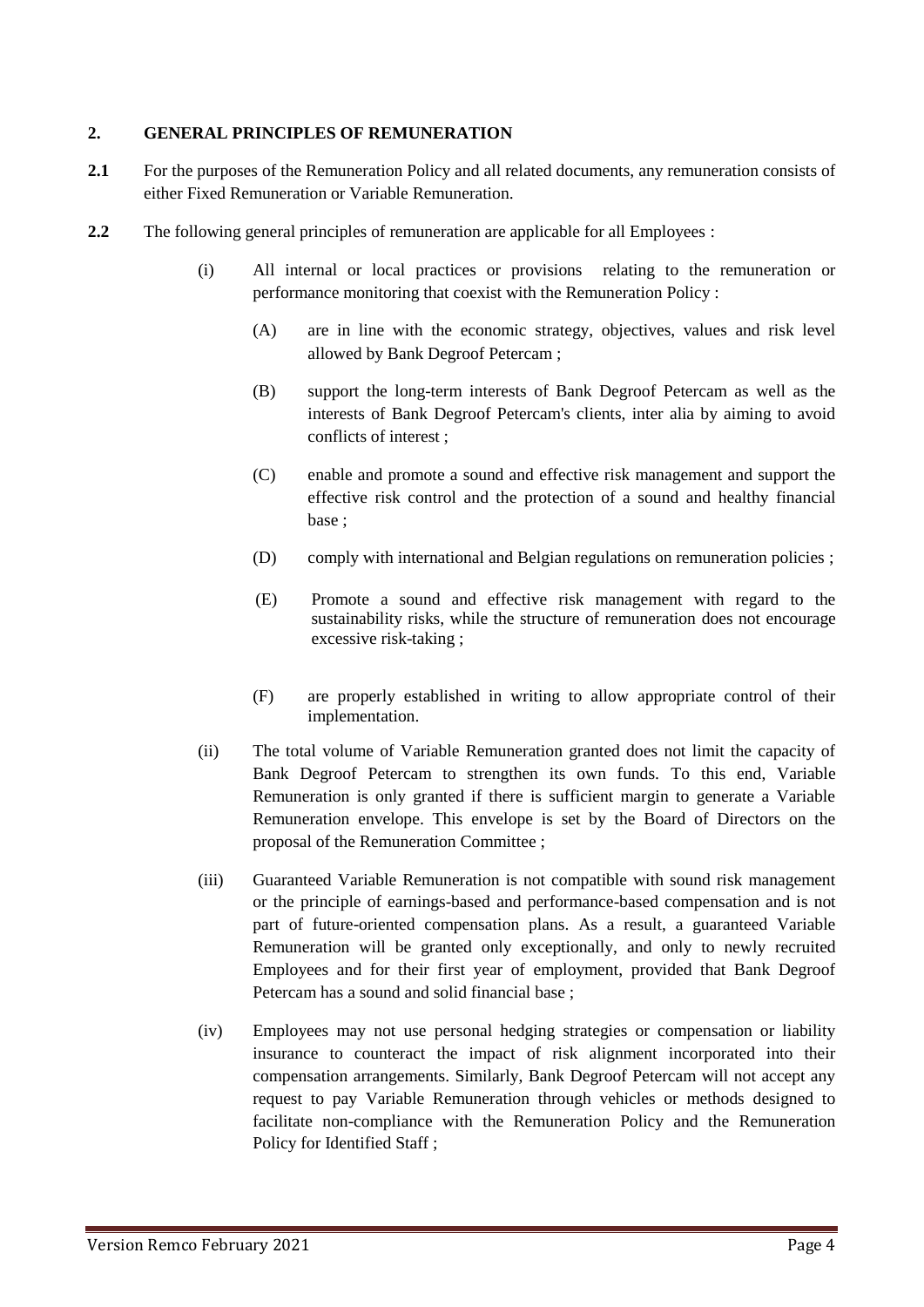- (v) Any pension policy is in line with the economic strategy, objectives, values and long-term interests of Bank Degroof Petercam. In addition, Bank Degroof Petercam does not grant any Discretionary Pension Benefit as part of Variable Remuneration ;
- (vi) Without prejudice to the mandatory legal rules relating to the termination of employment agreements, independent collaboration and mandates, payments related to the termination of an agreement must correspond to effective performance over time and will not reward the failure or fault.
- **2.3** For Employees belonging to the Identified Staff, the Remuneration Policy provides for an appropriate balance between the fixed and variable components of the Total Remuneration.

The Fixed Remuneration represents a sufficiently large portion of the total Remuneration to guarantee the exercise of a fully flexible Variable Remuneration policy, and in particular the possibility of not paying any Variable Remuneration. Variable Remuneration is, in any case, limited to the higher of the following two amounts :

- (i) 50% of the Fixed Remuneration ;
- (ii) EUR 50,000, without this amount exceeding the amount of the Fixed Remuneration.
- 2.4 If the Control Authority(ies) on which Bank Degroof Petercam would depend decide(s) that this modality is applicable and mandatory, at least 50% of the Variable Remuneration, including its part carried forward in application of the relevant rules described in the Remuneration Policy and in the Remuneration Policy for Identified Staff, is composed of other capital instruments as referred to by the law of 25 April 2014, referred to above.

As such, Bank Degroof Petercam may grant 50% of Variable Remuneration, including its deferred share, in the form of conditional cash, in accordance with Article 6 of Annex 2 of the law of 25 April 2014 and Commission Delegated Regulation (EU) No 527/2014 of 12 March 2014, supplementing Directive (EU) No 2013/36 / EU of the European Parliament and of the Council relevant regulatory technical standards specifying the categories of instruments that adequately reflect the credit quality of the institution in going concern and which are intended to be used for purposes of variable remuneration. This grant is subject to the authorization of the Control Authority (ies) on which Degroof Petercam depends.

Bank Degroof Petercam determines each year the terms and conditions of Variable Remuneration in the form of conditional cash and complies with the provisions and principles set out in the Remuneration Policy and the Remuneration Policy for Identified Staff and in the applicable regulations.

**2.5** For Employees belonging to the Identified Staff, and insofar as this is legally possible and neutralization measures are not taken, the necessary measures will be taken to recover, within 3 years of payment or acquisition of Variable Remuneration, or not to make any payment of Remuneration that would have been made on the basis of data that subsequently would prove to be manifestly erroneous or misleading or risk-taking, not disclosed at the time of the awarding of Remuneration, which would be a posteriori damaging to the Bank, especially if the Bank produces a reduced or negative financial return. This recovery will occur, in particular, in situations in which the concerned person :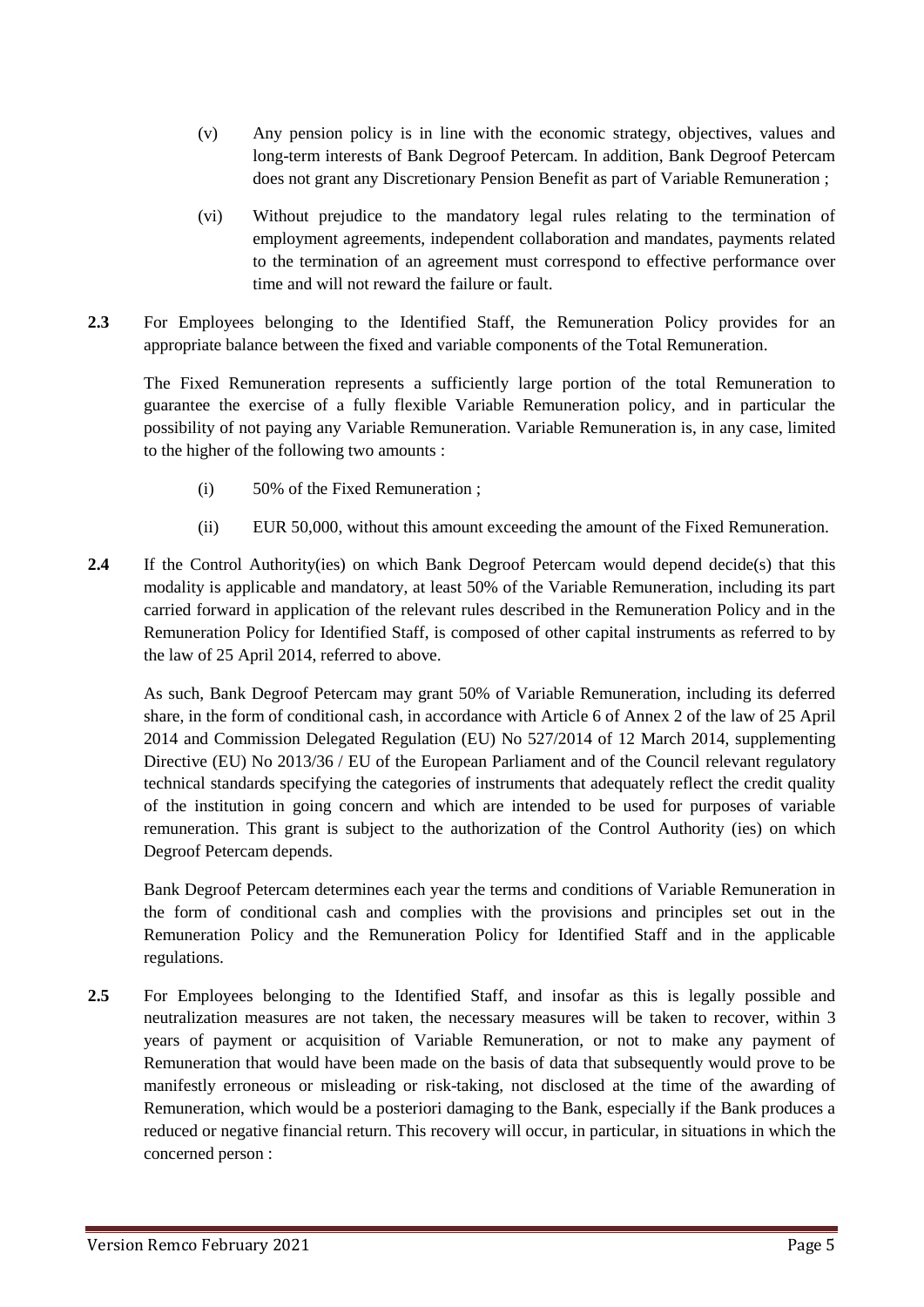- (i) Participated in practices that resulted in significant losses to or for the Bank ;
- (ii) Failed to comply with applicable standards of professional expertise and good reputation ;
- (iii) Has participated in a particular mechanism whose purpose or effect is to promote tax evasion by third parties.

It will also intervene, in case of multi-year objectives, when it proves, a posteriori, that a Remuneration was granted annually for the realization of a step which was not effective for the realization of the end goal.

- **2.6** The following general remuneration principles also apply to the Control Functions :
	- (i) The level of Fixed Remuneration is sufficiently high to ensure that qualified and experienced Employees can be hired and retained ;
	- (ii) In the ratio between Fixed Remuneration and Variable Remuneration, a fixed part is provided for Fixed Remuneration ;
	- (iii) Variable Remuneration is primarily based on specific objectives related to the performance of the duties, which include qualitative criteria, but which are not based on the financial performance of the business areas and levels of business they directly control.

## **3. PROPORTIONALITY AND NEUTRALIZATION PRINCIPLES**

- **3.1** In the event of a possible application of the principle of proportionality, which takes into account the specific characteristics of the business cycle, the nature of the business, its level of risk, the skills and the effective presence of the Identified Staff concerned within Bank Degroof Petercam, and more precisely taking into account the low-medium risk profile of Bank Degroof Petercam and the height of the variable remuneration, Bank Degroof Petercam reserves the right to lodge a request to neutralize some of the rules mentioned in the Remuneration Policy and the Remuneration Policy for Identified Staff (Annex 2).
- **3.2** The low to medium risk profile of Bank Degroof Petercam results from the following optimal risk management strategy :
	- (i) Sound remuneration policy : Bank Degroof Petercam applies an adequate remuneration policy designed not to encourage or even discourage significant risktaking ;
	- (ii) Limitation of market risks : Bank Degroof Petercam's objective is not to take significant risks in its activities for its own account. The main market risk is taken through long-term equity investment activity (holding portfolio ;
	- (iii) Credit risk limitation : Bank Degroof Petercam's credit portfolio consists mainly of highly collateralized assets with a view to limiting risks and the consumption of own funds ;
	- (iv) Cautious liquidity management : Bank Degroof Petercam is keen to ensure its liquidity, and therefore its sustainability. It is financed mainly by its customer deposits and its replacements are largely mobile with the NBB ;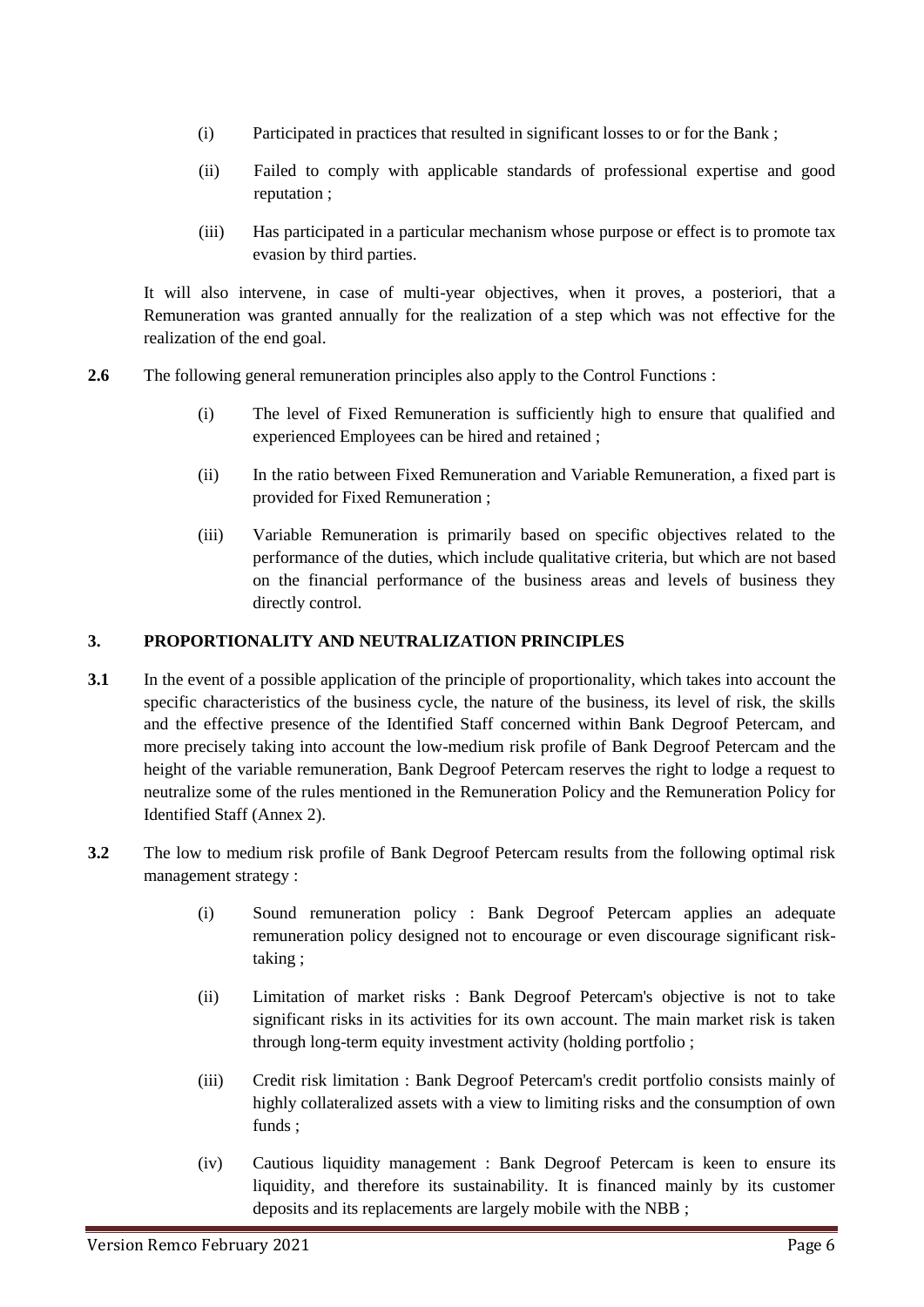- (v) Long-term management : Bank Degroof Petercam favors long-term relationships with private clients who trust the Bank and is very concerned about its reputation in general, particularly in terms of management ;
- (vi) Cautious strategic management : Bank Degroof Petercam does not seek to embark on new activities.
- **3.3** The application of the principle of proportionality may, by means of a decision taken after the reasoned request provided for by the Supervisory Authorities and on the proposal of the Remuneration Committee, lead to a modification or neutralization of some of the above mentioned rules for a part or the whole of the Identified Staff, taking into account in particular the following aspects :
	- (i) The specific nature of their activities or the specific conditions (in particular the regulatory conditions) governing the exercise of those activities ;
	- (ii) The aforementioned criteria relating to the activities of Bank Degroof Petercam ;
	- (iii) The lower level of responsibility of these Employees, or a lower level of effective individual impact on the company's risk profile or compensation structure ;
	- (iv) Local regulations.
- **3.4** This neutralization does not, however, affect the limits of variable remuneration, which are fully applicable. If the total variable remuneration is less than EUR 75,000 gross for the Belgian employees or any other amount provided in the applicable national legislations, in accordance with the application of the principle of proportionality and for administrative reasons, the deferred portion of the bonus is paid on the date of granting. This principle applies only insofar as the Control Authority(ies) maintain this use.

# **4. PRINCIPLES RELATING TO THE PERFORMANCE MONITORING**

- **4.1** The following performance monitoring principles apply to all Employees :
	- (i) At the beginning of the performance period, the Employee and one of his line managers agree on a set of performance objectives in line with Bank Degroof Petercam's strategy ;
	- (ii) In line with Bank Degroof Petercam's internal policies for the prevention and management of conflicts of interest, the performance objectives avoid creating conflicts of interest, in particular through incentives that may encourage Employees to promote their own interests or the interests of Bank Degroof Petercam at the potential expense of clients. To this end, all performance objectives will include an appreciable share of qualitative criteria and will not establish a direct link between the sale (of categories) of specific financial instruments and the Variable Remuneration ;
	- (iii) A performance evaluation is performed at the end of the performance period by one of the line managers. It is carried out on the basis of financial and non-financial criteria, individual or collective ;
	- (iv) All performance goals and performance evaluations are properly documented.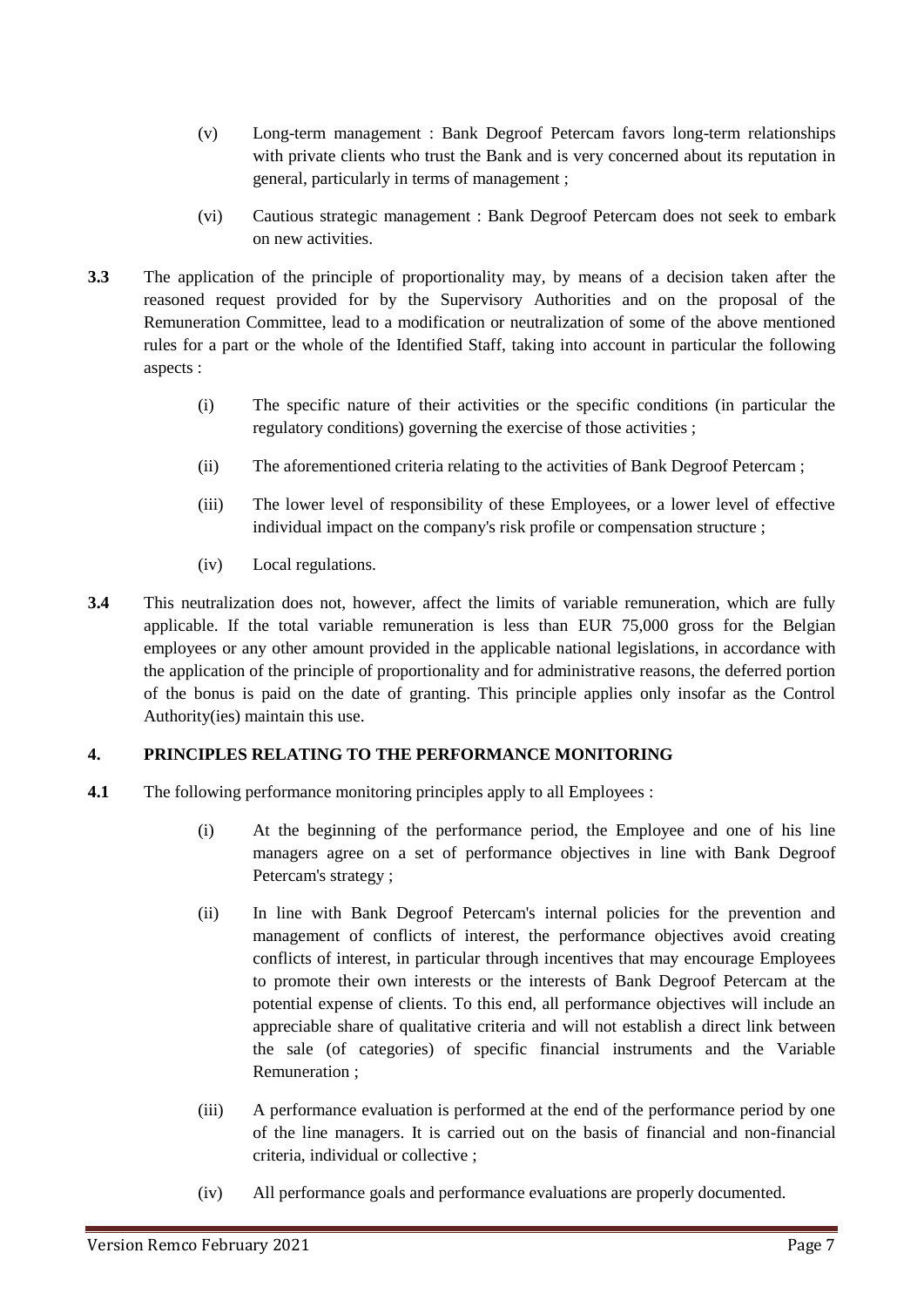- **4.2** By way of derogation from 4.1, the following performance monitoring principles apply to the Control Functions :
	- (i) At the beginning of the performance period, the Employee and the manager of the department to which the Control Function reports shall jointly establish a set of performance objectives ;

The objectives of the Control Functions are established taking into account the following constraints :

- (A) The objectives are primarily objectives related to the exercise of functions, including for the most part qualitative criteria ;
- (B) If financial objectives are set among the objectives not related to the exercise of the functions, these cannot be linked to the financial performance of the business areas and levels of business that the Control Function directly controls, but only to the financial results of Bank Degroof Petercam as a whole ;
- (C) At no time may the performance objectives of a Control Function compromise its independence or create a conflict of interest or, more specifically, result in any of its decisions or actions having a direct effect on the achievement of its financial objectives and the level of its Variable Remuneration.
- (ii) A performance evaluation is performed at the end of the performance period by one of the line managers. This evaluation will be validated by the head of the department responsible for the Control Function ;
- (iii) Any performance objectives and performance evaluations are properly recorded in writing.
- **4.3** The Compliance Control and Risk Management Functions will verify by random sampling, set by Compliance and Risk Management, the individual or group performance objectives of Employees set for a given year, as well as the link between the level of achievement and the Variable Remuneration. granted on the basis of the performance evaluation.
- **4.4** Permanent control: the operating procedures implementing this memorandum are documented, as are decisions made in the context of the remuneration process, so as to ensure the system can be audited; supervision points as well as second-level control responsibilities are identified.

Periodic control: the internal control function carries out an annual ex facto review of the process, to ensure it is effectively compliant with the principles and procedures laid down in this document. A summary of the report from the internal control function will be brought to the attention of the Remuneration Committee.

Final decision is taken by Board of Directors, after recommendation of the remuneration committee.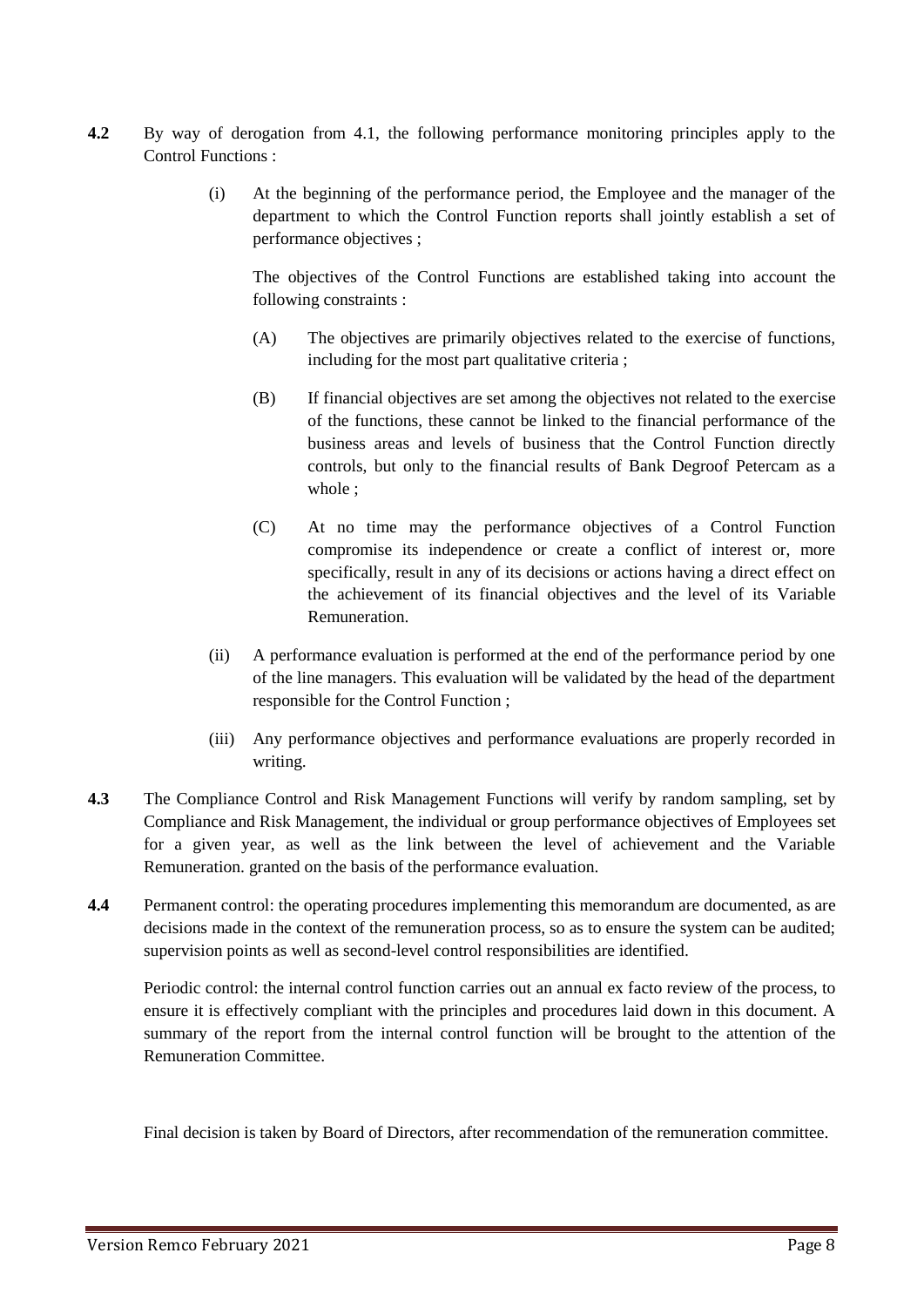### **5. GOVERNANCE OF THE REMUNERATION**

- **5.1** The following bodies and functions are involved in matter of Remuneration within Bank Degroof Petercam :
	- (i) Management Committee ;
	- (ii) Remuneration Committee ;
	- (iii) Board of Directors ;
	- (iv) Control Functions.

#### **5.2 Management Committee**

The implementation of the remuneration policy is executed by the Management Committee.

The remuneration policy is an integral part of the governance memorandum prepared under the responsibility of the Management Committee and approved by the Board of Directors.

# **5.3 Remuneration Committee**

The Remuneration Committee is composed of non-executive members of the Board of Directors.

The Remuneration Committee provides opinions and proposals for decisions to the Board of Directors relating to :

- (i) The Remuneration Policy within Bank Degroof Petercam and any amendments thereto ;
- (ii) The global Variable Remuneration package of Bank Degroof Petercam ;
- (iii) The allocation of the envelope between the entities of Bank Degroof Petercam and the share of the envelope reserved for Identified Staff ;
- (iv) Remuneration of Identified Staff and Control Functions ;
- (v) Remuneration of the non-executive members of the Board of Directors ;
- (vi) The possible implementation of stock option plans or capital increases reserved for Employees.

The Remuneration Committee directly supervises the Remuneration of the heads of the Control Functions.

In its opinions and decision-making, the Remuneration Committee takes into account the long-term interests of shareholders, investors and other stakeholders of Bank Degroof Petercam as well as the public interest.

#### **5.4 Board of Directors**

The Board of Directors has the central role in determining any remuneration policy within Bank Degroof Petercam. It is the ultimate organ of decision and supervision in this matter.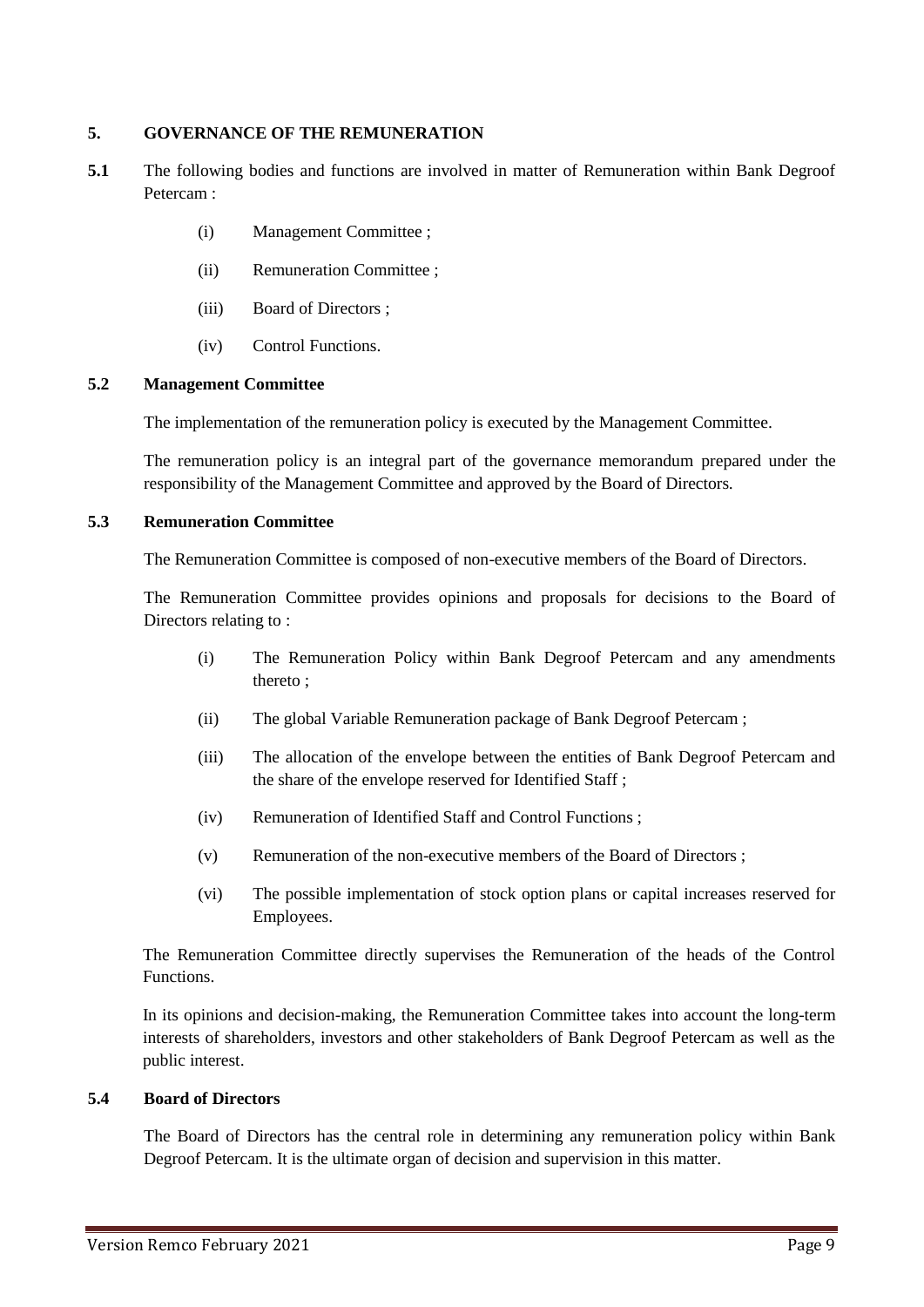The Board of Directors makes the individual decisions regarding the remuneration of the members of the Identified Staff. Similarly, it can only agree to derogations from the remuneration policy.

It delegates the preparation of the decisions to the Remuneration Committee and their implementation to the Management Committee.

#### **5.5 Control Functions**

- (i) Employees who exercise independent operational control functions are independent of the operational units of Bank Degroof Petercam and have the prerogatives necessary for the proper performance of their duties ;
- (ii) The Control Functions, and more specifically Internal Audit and Compliance, cooperate closely with the Board of Directors, the Management Committee and the Remuneration Committee in the establishment, the monitoring of the application and the evaluation of the Remuneration Policy and the Remuneration Policy for Identified Staff ;
- (iii) As part of this cooperation, the Control Functions may at any time, on their own initiative or at the request of the bodies concerned, formulate opinions ;
- (iv) The Control Functions also cooperate in determining the overall remuneration strategy of Bank Degroof Petercam, taking into account the promotion of effective risk management.

## **6. PREVALENCE OVER OTHER INTERNAL REGULATIONS, POLICIES OR GUIDELINES**

Given, on the one hand, the binding nature of the regulations on which the Remuneration Policy is based and, on the other hand, the objectives of the Remuneration Policy, if a provision of any other internal regulation, policy or applicable directive derogates from the Remuneration Policy, the latter will prevail.

#### **7. MISCELLANEOUS**

**7.1** The Remuneration Policy shall be reviewed regularly and at least once a year to ensure the effectiveness of the internal control systems and mechanisms and other arrangements put in place and the adequacy and conformity of its principles with, respectively, the situation of Bank Degroof Petercam and the applicable regulations.

This assessment will also include checking the compliance of the decisions taken on Variable Remuneration with the Remuneration Policy.

This evaluation will be carried out under the supervision of the Board of Directors, with the participation of the Remuneration Committee and the Control Functions.

Where appropriate, appropriate measures will be taken promptly to remedy any deficiencies.

**7.2** All staff members have access to the general principles governing the Remuneration Policy, which are being published.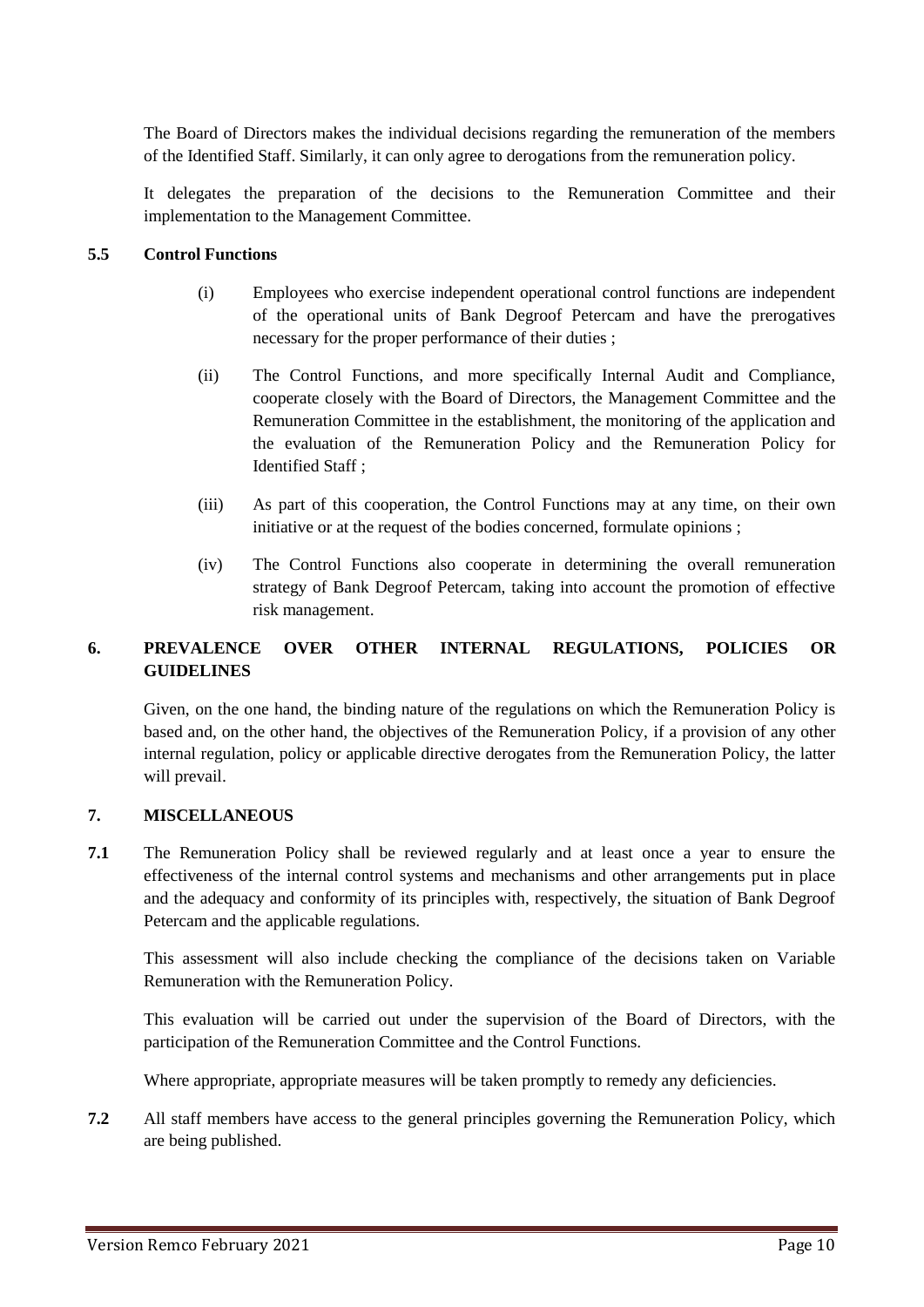#### **8. COMMUNICATION TOWARDS THE PUBLIC**

Without prejudice to the proportionality principle, and only insofar as it is justified taking into account the size of Bank Degroof Petercam, its internal organisation, the scope of its activities and their complexity, Bank Degroof Petercam will provide in its management report all necessary information relating to Employees whose professional activities have a significant impact on the bank's risk profile in accordance with all relevant legislation as amended from time to time. This information is enumerated in article 450 of Regulation 575/2013 (EU) of 26 June 2013 :

- (i) information concerning the decision-making process used for determining the Remuneration policy, as well as the number of meetings held by the main body overseeing Remuneration during the financial year, including, if applicable, information about the composition and the mandate of a remuneration committee, the external consultant whose services have been used for the determination of the Remuneration policy and the role of the relevant stakeholders;
- (ii) information on link between pay and performance;
- (iii) the most important design characteristics of the Remuneration system, including information on the criteria used for performance measurement and risk adjustment, deferral policy and vesting criteria;
- (iv) the ratios between fixed and variable Remuneration set in accordance with Article 94(1)(g) of Directive 2013/36/EU;
- (v) information on the performance criteria on which the entitlement to shares, options or variable components of Remuneration is based;
- (vi) the main parameters and rationale for any variable component scheme and any other non-cash benefits;
- (vii) aggregate quantitative information on Remuneration, broken down by business area;
- (viii) aggregate quantitative information on Remuneration, broken down by senior management and members of staff whose actions have a material impact on the risk profile of the institution, indicating the following :
	- a. the amounts of Remuneration for the financial year, split into fixed and variable Remuneration, and the number of beneficiaries;
	- b. the amounts and forms of variable Remuneration, split into cash, shares, share-linked instruments and other types;
	- c. the amounts of outstanding deferred Remuneration, split into vested and unvested portions;
	- d. the amounts of deferred Remuneration awarded during the financial year, paid out and reduced through performance adjustments;
	- e. new sign-on and severance payments made during the financial year, and the number of beneficiaries of such payments;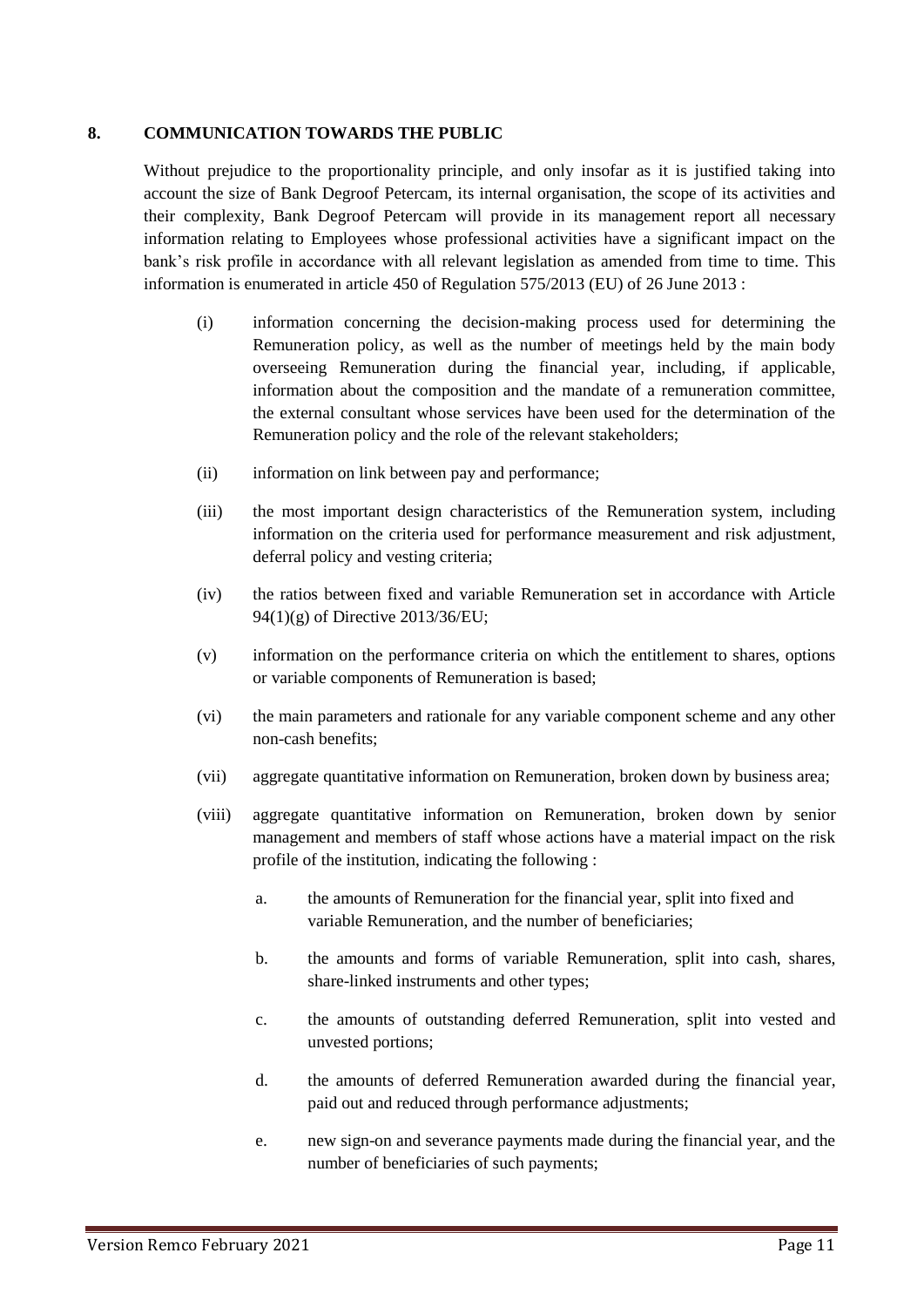- f. the amounts of severance payments awarded during the financial year, number of beneficiaries and highest such award to a single person;
- g. the number of individuals being remunerated EUR 1 million or more per financial year, for Remuneration between EUR 1 million and EUR 5 million broken down into pay bands of EUR 500,000 and for Remuneration of EUR 5 million and above broken down into pay bands of EUR 1 million;
- h. upon demand from the Member State or competent authority, the total Remuneration for each member of the management body or senior management.

# **9. IMPLEMENTATION**

The Remuneration Policy will enter into force with immediate effect as of 1 March 2018.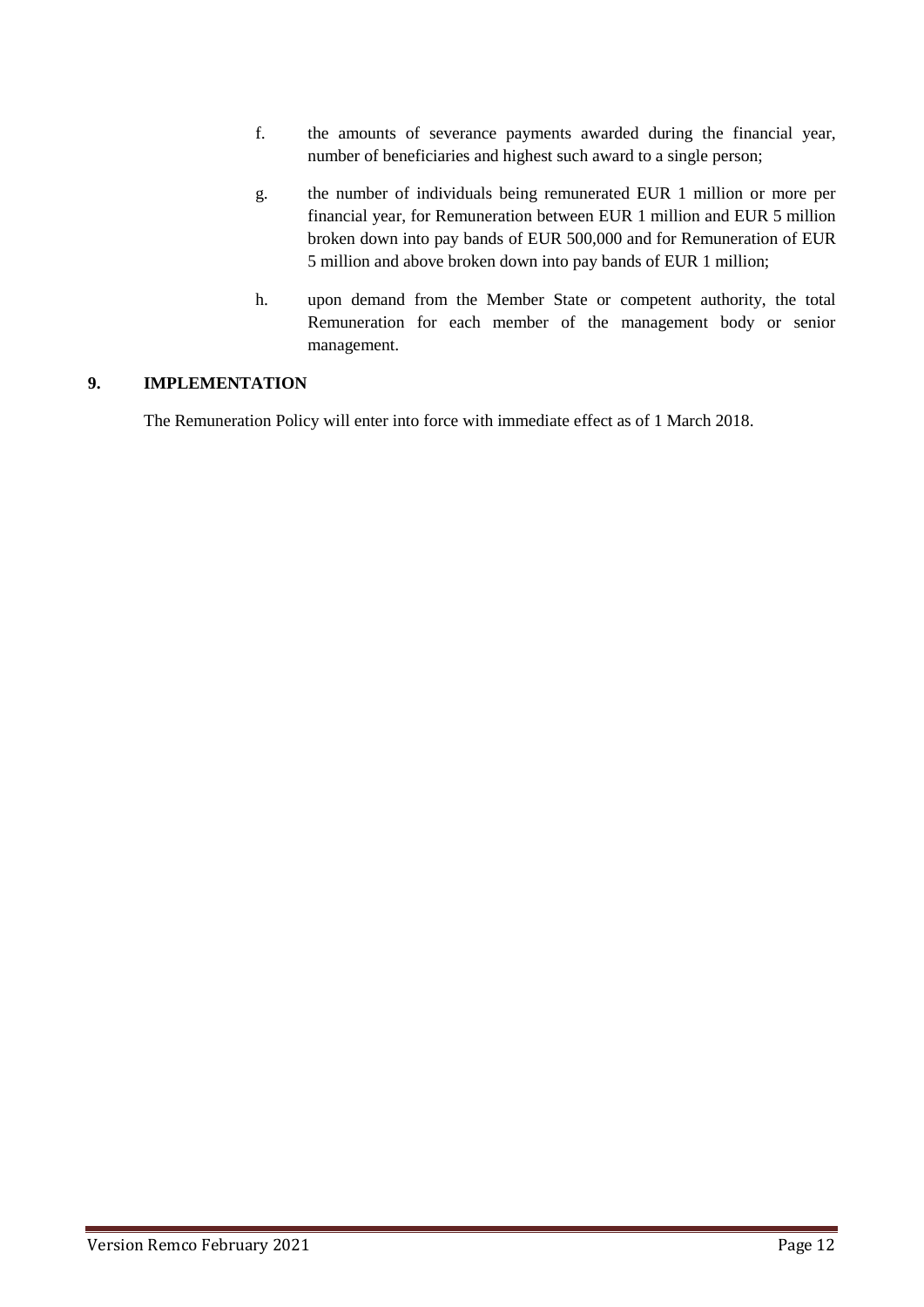#### **ANNEX 1**

#### **INTERPRETATION**

#### **1. GENERAL**

- 1.1 The singular includes the plural and vice versa and references to words reflecting a gender include both masculine and feminine.
- 1.2 Unless the context requires a different interpretation, "including / include / include" means "including / include / include but not limited to".

#### **2. DEFINITIONS**

2.1 The following terms used in the Remuneration Policy and its annexes have the following meaning :

**Bank Degroof Petercam** means Bank Degroof Petercam NV and its Belgian and foreign subsidiaries.

**Benefits pursuant to Discretionary Pension Benefits** are enhanced pension benefits granted on a discretionary basis to an Employee as part of the Variable remuneration of that Employee. These benefits do not include the acquired rights which are granted to an Employee on the basis of the normal pension benefits plan which is financed within Bank Degroof Petercam in a recurrent manner.

**Board of Directors** means the board of directors of Bank Degroof Petercam NV.

**CBFA** means the Banking, Finance and Insurance Commission.

**Control Functions** means every Employee who works in one of the following departments, who guarantees the performance of the operational independent Control Functions : Compliance, Risk Management and Internal Audit.

**Employee** means every salaried employee and independent employee, including every executive director and member of an executive committee who performs professional services for Bank Degroof Petercam as their main activity.

**Fixed Remuneration** means every contractually set forth Remuneration which is allowed independently of the Employee's performances. Guaranteed Variable Remuneration, Severance Pay and Global Remuneration linked to termination or buyback of previous labour contracts are not deemed as being part of the Fixed Remuneration.

**FSMA** means the Financial Services and Markets Authority.

**Identified Staff** means the Employees of Bank Degroof Petercam and its subsidiaries which have been identified by the Management Committee in accordance with the selection methods and criteria set forth by the Board of Directors (see Annex 2 of the Remuneration Policy for Identified Staff).

**Management Committee** means the management committee of Bank Degroof Petercam NV.

**NBB** means the National Bank of Belgium.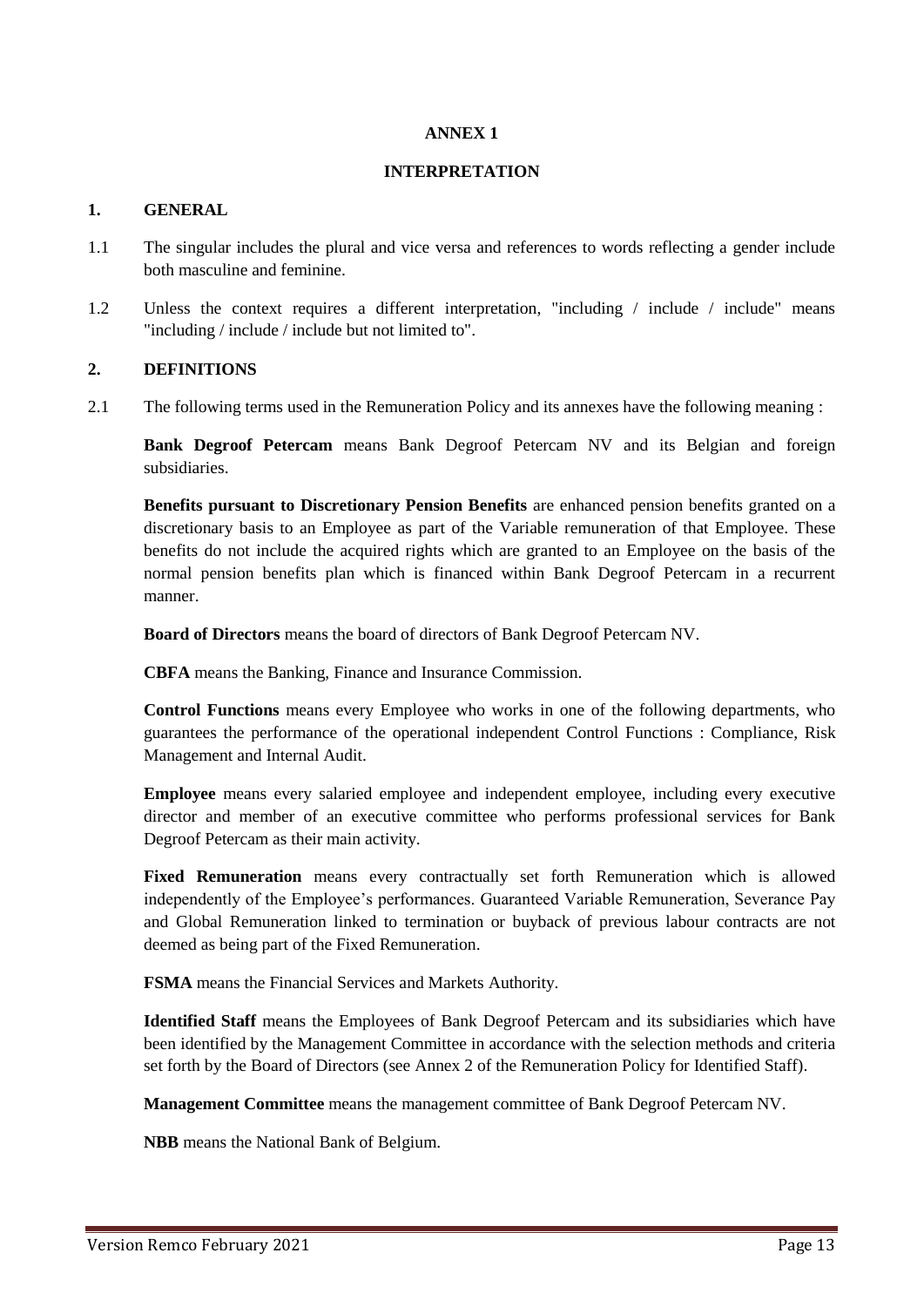**Remuneration** means all types of awards, payments and advantages, including non-financial ones, directly or indirectly authorised, but on behalf of Bank Degroof Petercam, in return for professional services performed by an Employee of Bank Degroof Petercam.

**Severance Pay** means every payment related to early termination of a contract which cannot be qualified as Variable Remuneration.

**Variable Remuneration** means every Remuneration, whether discretionary or not, consisting of awards, payments or additional benefits dependent on the performance level of the Employee or of other contractual criteria, including all other performance rewards set forth by the collective labour agreement or other encouragement payments, with the exception of payments or benefits allowed as non-recurrent result driven benefits on the basis of a collective labour agreement implementing collective labour agreement no. 90, and payments or benefits allowed in the framework of employee participation in the share capital and the profit of the companies in accordance with the law of 22 May 2001.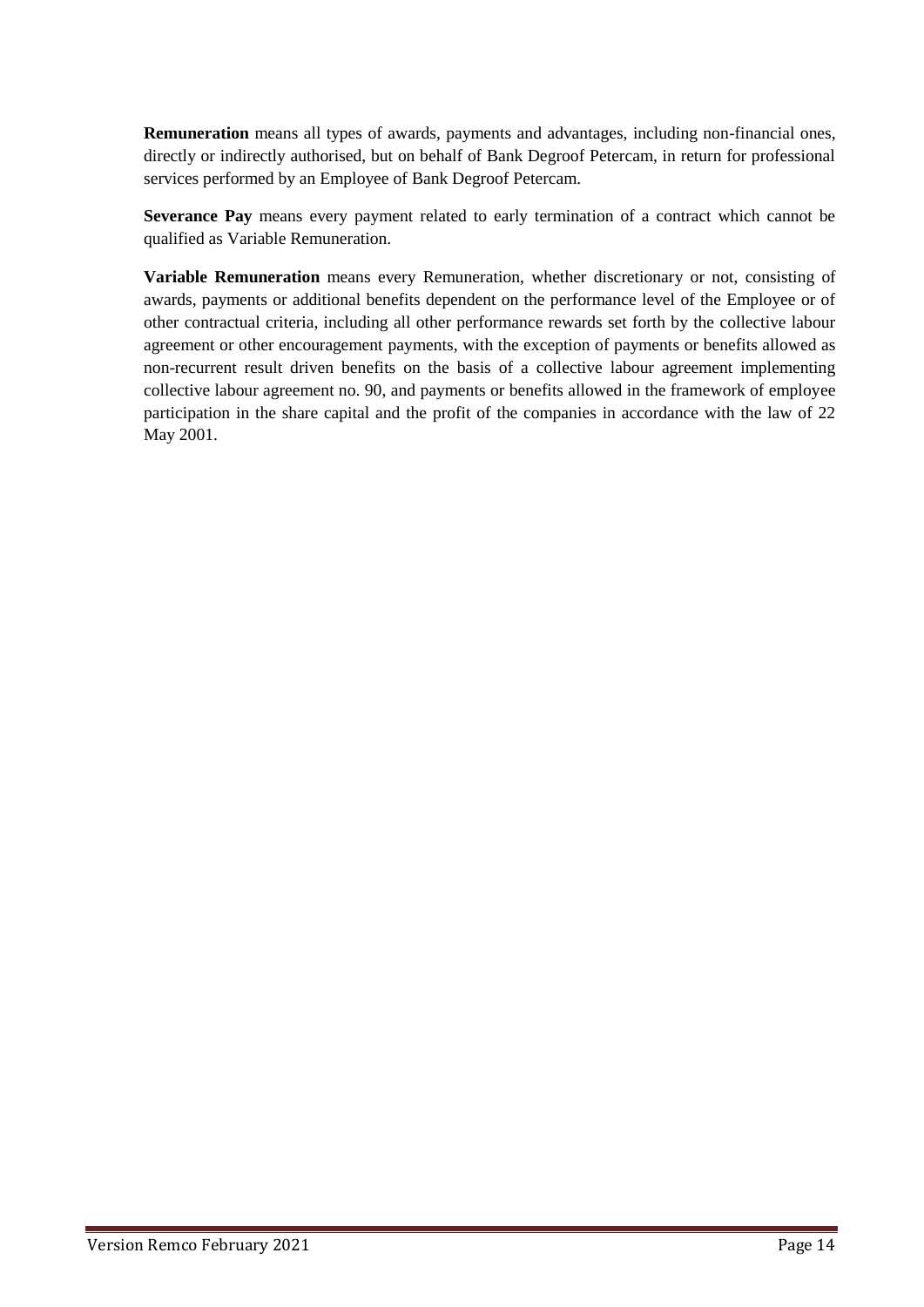# **BANK DEGROOF PETERCAM NV**

## **REMUNERATION POLICY FOR IDENTIFIED STAFF**

#### **1. INTRODUCTION**

This document constitutes the general remuneration policy for Identified Staff of Bank Degroof Petercam NV (**Remuneration Policy for Identified Staff**).

#### **1.1 Scope**

The principles and terms of the Remuneration Policy for Identified Staff apply to Bank Degroof Petercam NV and on its Belgian and foreign subsidiaries (together **Bank Degroof Petercam**), as well as to its employees qualified as Identified Staff in Belgium and abroad, regardless of the status of the Identified Staff.

The Remuneration Policy for Identified Staff supplements the Remuneration Policy that applies to all Employees, including Employees exercising Control Functions.

In case of a conflict between a provision of the Remuneration Policy for all Employees and a provision of the Remuneration Policy for Identified Staff, the latter shall prevail, unless the Remuneration Policy for Identified Staff explicitly mentions the contrary.

#### **1.2 Regulatory framework and purpose**

The Remuneration Policy for Identified Staff is drafted in compliance with and according to the requirements of the regulation on the remuneration in the financial institutions providing investment services, notably due to :

- (a) Initially, *annex V of the directive* 2010/76/EU (hereinafter referred to as *CRD III*) ;
- (b) Than directive 2013/36/EU (hereinafter referred to as *CRD IV*) which revokes CRD III ;
- (c) And the guidelines of the European Bank Authority (EBA) of 21 December 2015 on sound remuneration (*EBA guidelines on sound remuneration policies under Articles 74(3) and 75(2) of Directive 2013/36/EU and disclosures under Article 450 of Regulation (EU) No 575/2013*) ;
- (d) Implementation of these directives by the national internal regulation. In Belgium these are in particular:
	- (i) The Law of 25 April 2014 on the legal status and supervision of credit institutions and mutatis mutandis, the applicable national legislation in the relevant Member States ;
	- (ii) The specific directives of the Control Authority(ies).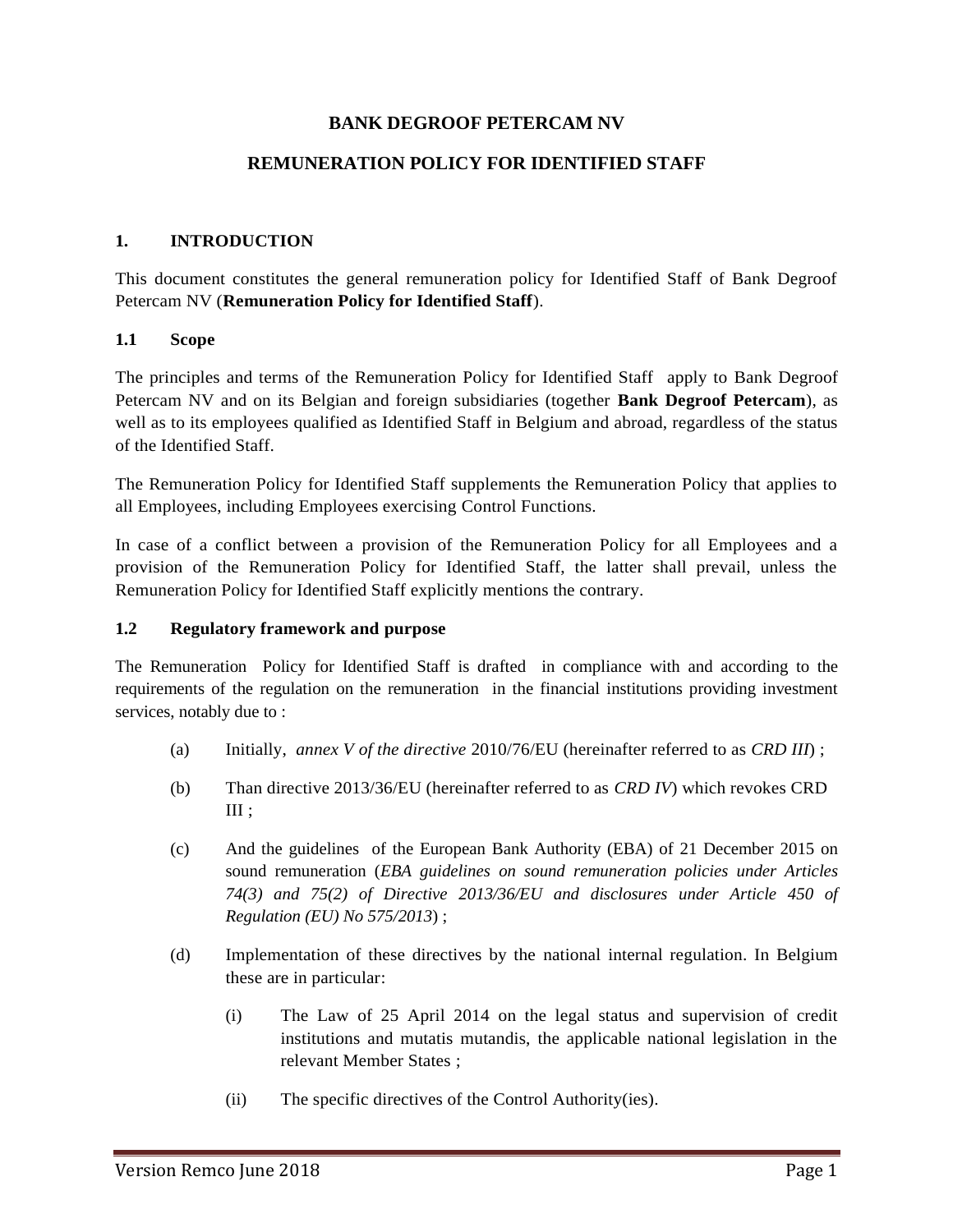## **1.3 Purpose of the Remuneration Policy for Identified Staff**

The purpose of the Remuneration Policy for Identified Staff is to frame the compensation mechanisms for Identified Staff within Bank Degroof Petercam by supplementing the Remuneration Policy for them in order to promote a sound and efficient risk management, without encouraging taking risks that would go beyond the acceptable level of risk of Bank Degroof Petercam, and thereby contribute to the goals and long term interests of Bank Degroof Petercam.

## **1.4 Specific characteristics of Bank Degroof Petercam**

Bank Degroof Petercam is a private Bank of which the shares are not listed. She has always given priority to the advising business over taking risks on her own-account and she relies her development on the interaction between different businesses, these are the asset management for private and institutional clients, the administration of funds, market transactions that focus on the selling and advising and not on 'proprietary trading', activities of Corporate Finance and patrimonial and structured loans.

Bank Degroof Petercam is managed from a long-term perspective, in which she ensures to match the interests of her clients, her staff and her shareholders. She has a strong corporate culture and ensures to surround herself with Employees who share this culture and her long-term vision, supported more specifically by the ownership of shares of the staff, which is encouraged when possible.

Bank Degroof Petercam has always hold a cautious management and a strong risk control to preserve the sustainability of her trade fund and to prevent a too high volatility of the annual results, by which she enables the long-term growth of Bank Degroof Petercam.

This can be translated as follows in the risk management strategy of Bank Degroof Petercam :

- (a) Application of an appropriate remuneration policy which does not encourage taking great risks, or even discourages this ;
- (b) Optimal and active prevention of conflict of interests ;
- (c) Limitation of market risks ;
- (d) Limitation of credit risks ;
- (e) Cautious management with respect to liquidity ;
- (f) Asset management on the long-term ;
- (g) Cautious strategic policy.

As a consequence Bank Degroof Petercam has a low to medium risk profile, taking into account its activities and its risk management policy.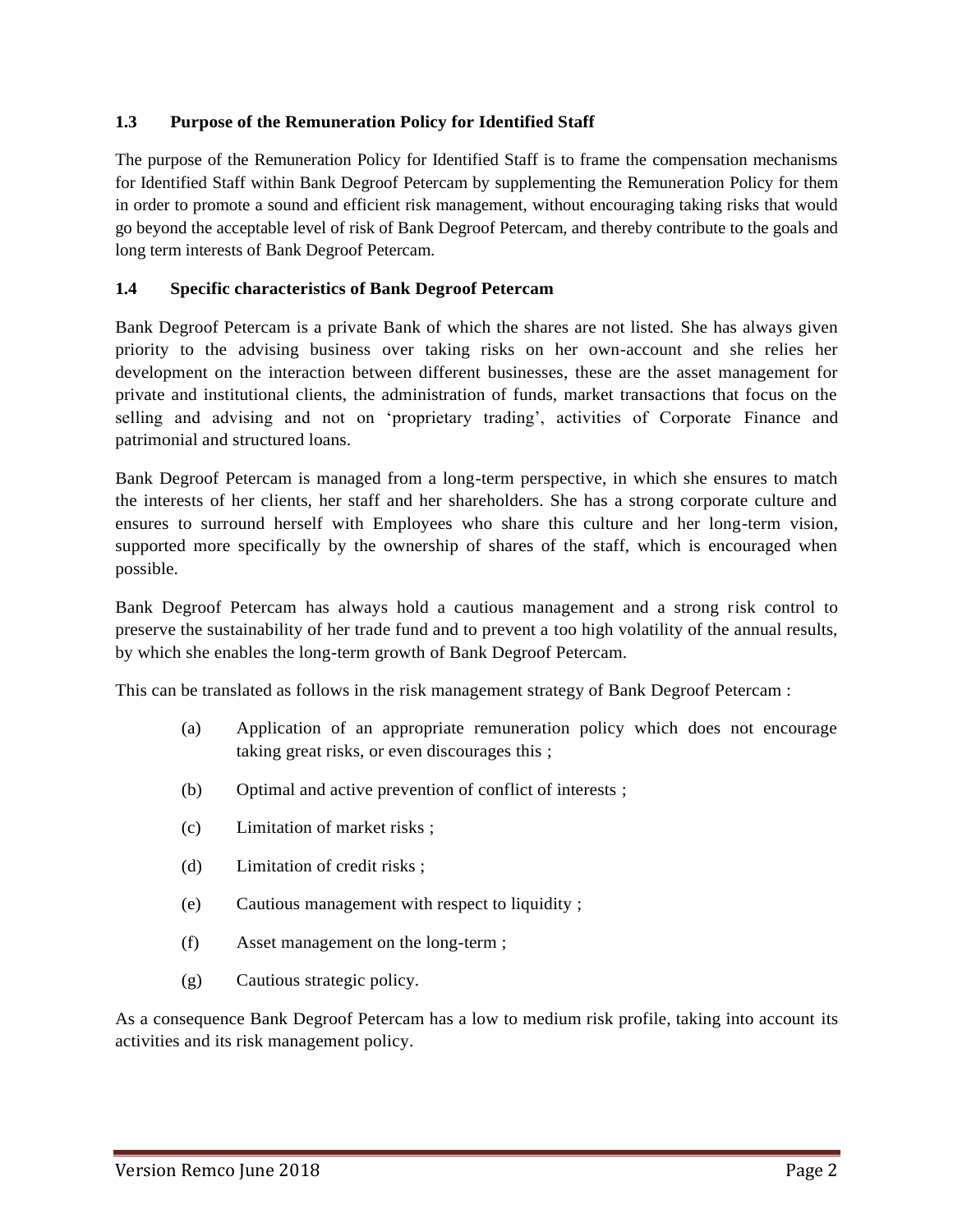# **1.5 Relation with other rules regarding the Remuneration and the observance of the performance**

The provisions of the Remuneration Policy for Identified Staff apply to and replace all intern and local provisions regarding the remuneration or the observance of the performance which would be less restrictive than the first provisions.

On the contrary, the intern and local provisions regarding the remuneration or observance of the performance remain applicable if they are more strict than the provisions of the Remuneration Policy for Identified Staff or if they cover situations which are not covered by the Remuneration Policy for Identified Staff, insofar the first provisions are not in conflict with the provisions of the Remuneration Policy for Identified Staff.

# **1.6 For the application of the Remuneration Policy for Identified Staff Variable Remuneration must be taken into consideration at its value at the moment of granting.**

# **1.7 Interpretation**

Besides the specific definitions defined elsewhere in the Remuneration Policy for Identified Staff, the definitions of Annex 1 are applicable to the whole Remuneration Policy for Identified Staff, unless mentioned otherwise.

# **2. ADDITIONAL PRINCIPLES REGARDING THE OBSERVANCE OF THE PERFORMANCE OF THE IDENTIFIED STAFF**

**2.1** For the evaluation of the performance of the Identified Staff, the performance of the Identified Staff and the business unit shall be combined with the results of Bank Degroof Petercam, whereby the evaluation of the individual performance will take into account the financial and nonfinancial (minimum 20%) standards. The evaluation takes into account all sorts of existing and future risks of Bank Degroof Petercam.

The Risk Management assists the departments with determining the financial standards.

**2.2** The performance of Identified Staff will be evaluated over several years in order to guarantee that the evaluation process concerns the performance on the long term. The effective payment of the Variable Remuneration ranges over a period which takes into account the duration of the underlying economic cycle which is inherent to Bank Degroof Petercam and the economic risks.

**2.3** The above paragraph 2.1 does not apply to the Control Functions which also qualify as Identified Staff. The principles determined in article 3.2 of the Remuneration Policy regarding the observance of the performance of the Control Functions prevail and remain applicable for the Control Functions which also qualify as Identified Staff.

# **3. REMUNERATION PRINCIPLES FOR IDENTIFIED STAFF**

The following principles are applicable to the Identified Staff, without prejudice to the principles mentioned in the Remuneration Policy :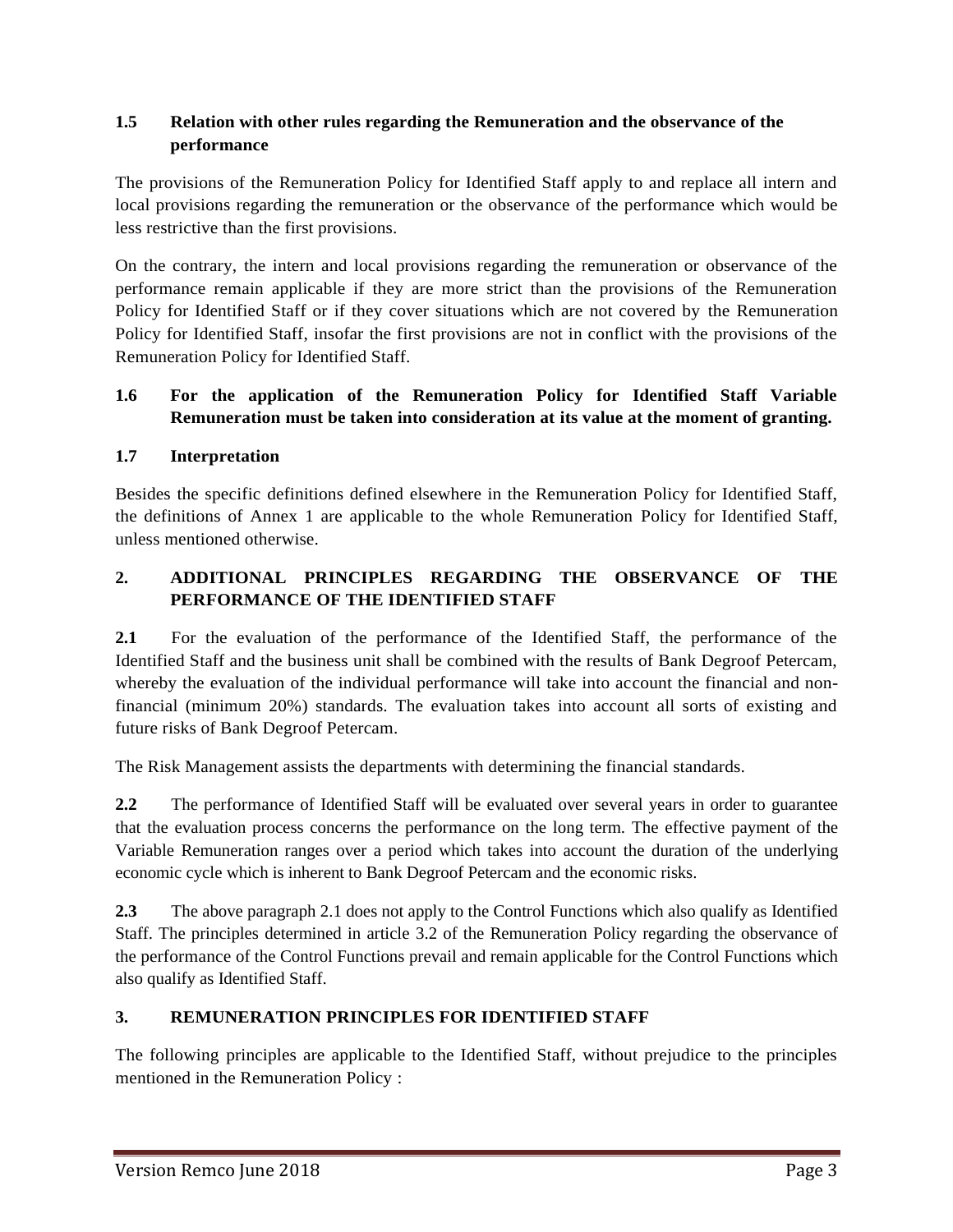#### **3.1 Relation of Fixed Remuneration and Variable Remuneration**

(a) The basic amount of the Fixed Remuneration shall reflect the relevant professional experience and the organizational responsibilities linked to the function ;

The Fixed Remuneration represents a sufficiently high share of the Remuneration in order to guarantee a maximal flexibility relating to the Variable Remuneration, such as in particular the possibility not to grant any.

- (b) Without prejudice to the following, for each Identified Staff, being ;
	- (i) The Employees who are qualified as Identified Staff on te level of Bank Degroof Petercam NV in Belgium and its branches and whatever the status of the Identified Staff is and ;
	- (ii) The Employees qualified as Identified Staff on the consolidated level, even if they are not directly linked to Bank Degroof Petercam.

The Variable Remuneration for each member of the Identified Staff is limited to the highest of the two following amounts : 50% of the Fixed Remuneration or EUR 50,000 (or every other maximum established by law at the moment the Remuneration is granted), subject to the limitation that this amount shall never be higher than the amount of the Fixed Remuneration. When applying the law, the evaluation of the compliance with the maximum amounts is verified at the moment the Variable Remuneration is granted. That restriction of the relation between the Fixed Remuneration and Variable Remuneration also applies to the granting of a Variable Remuneration in case of results above target or in case of extraordinary achievements.

- (c) To avoid all discussions, for each Identified Staff of a subsidiary who is not an Identified Staff on the consolidated group level, the applicable national legislation has to be applied regarding the fixed and variable remuneration. This means e.g.:
	- (i) The Employees of the foreign subsidiaries of Bank Degroof Petercam NV are subject to their respective national legislation regarding the applicable remuneration policy, unless they are Identified Staff on the consolidated group level to which Bank Degroof Petercam NV appertains, in which case they are also subject to the provisions under (b) of this article ;
	- (ii) The Employees of the Belgian subsidiaries of Bank Degroof Petercam NV are subject to their respective national legislation regarding the applicable remuneration policy, unless they are Identified Staff on the consolidated group level to which Bank Degroof Petercam NV appertains, in which case they are also subject to the provisions under (b) of this article.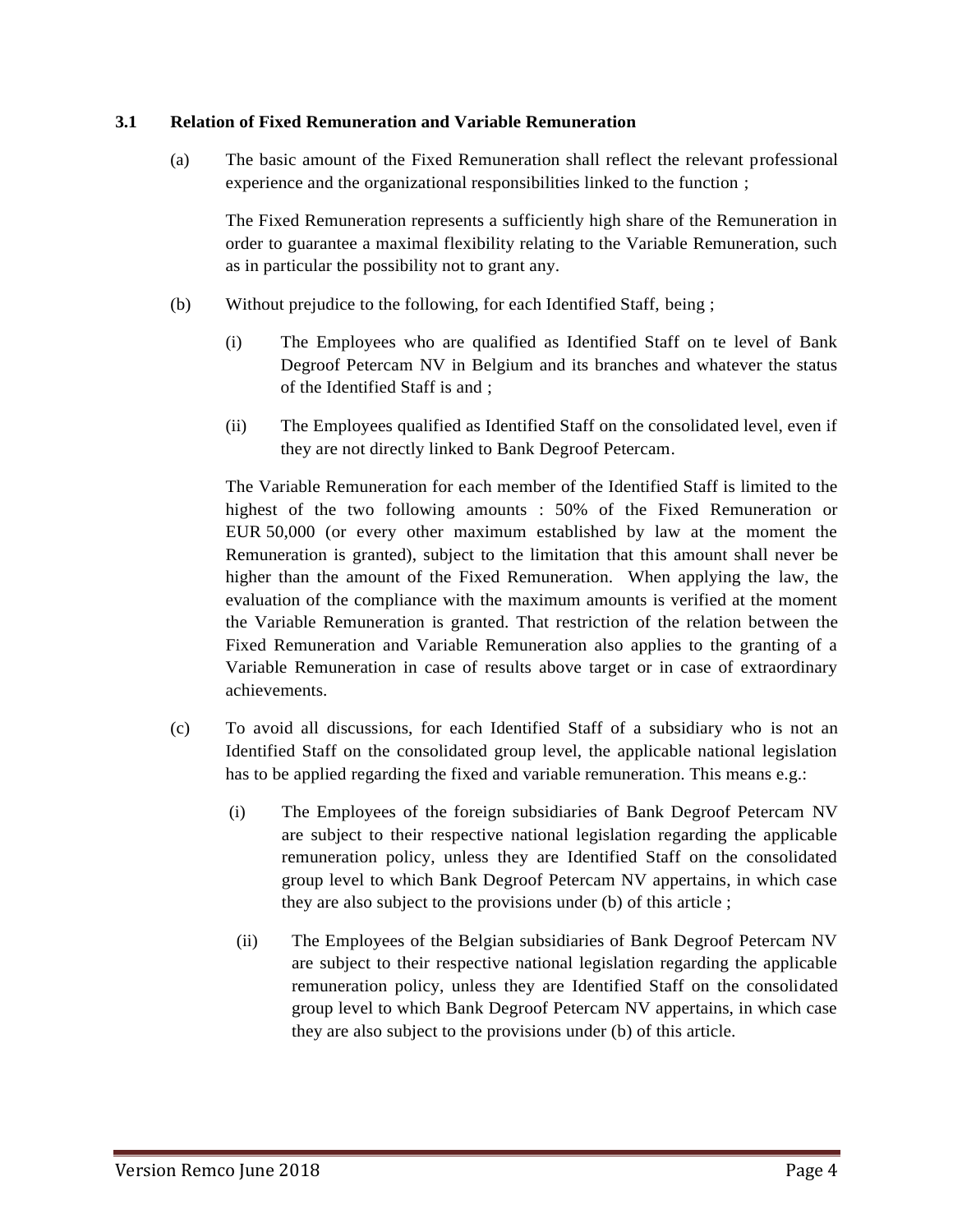## **3.2 Granting the Variable Remuneration**

- (a) In the framework of a possible application of the proportionality principle, which takes into account the specific characteristics of the economic cycle, the nature of the enterprise, her risk level, the activities and the effective presence of the Identified Staff concerned within Bank Degroof Petercam, and more specifically the limited to medium risk profile of Bank Degroof Petercam, a system of deferral of Variable Remuneration in cash and possibly in financial instruments is applied to the Identified Staff.
- (b) The persistent low to medium risk profile of Bank Degroof Petercam is indeed a consequence of the following optimal risk management strategy :
	- (i) Sound Remuneration Policy : Bank Degroof Petercam carries out an appropriate Remuneration Policy that does not aim at encouraging considerable risks taking or even aims at discouraging it ;
	- (ii) Limitation of market risks : Bank Degroof Petercam aims at not taking considerable risks when acting for its own account. Those activities are mainly to be understood as support for the asset management. The biggest market risk is undertaken via the activity of long term investments in stock (holding portfolio) ;
	- (iii) Limitation of credit risks : the credit portfolio of Bank Degroof Petercam is predominantly composed of asset-based credits with strong guarantees to limit the risks and recourse to its own assets ;
	- (iv) Cautious management regarding liquidities : Bank Degroof Petercam wishes to ensure its liquidity, and thus its continuity. It finances itself predominantly by deposits of its clients and its reinvestments are for a large part collateral with the National Bank of Belgium ;
	- (v) Long term Asset Management : Bank Degroof Petercam privileges sustainable relations with private clients who place their trust with Banque Degroof Petercam and is very concerned about its reputation in general, in particular relating to management ;
	- (vi) Cautious strategic policy : Bank Degroof Petercam does not seek to invest itself in new activities, it rather wishes to expand the current business model to the markets where it has already established its presence.
- (c) The policy of deferral of Variable Remuneration implies that the acquisition and payment of 40% of said remuneration is postponed during a period of at least three years, for the part in cash as well as for the part that is possibly granted in financial instruments according to the provisions of the below article 3.3.

In accordance with the applicable legislation, when the amount of the Variable Remuneration is particularly high, i.e. above EUR 200,000, the acquisition and payment of 60% of the latter is deferred for a minimum period of five years, both for the cash part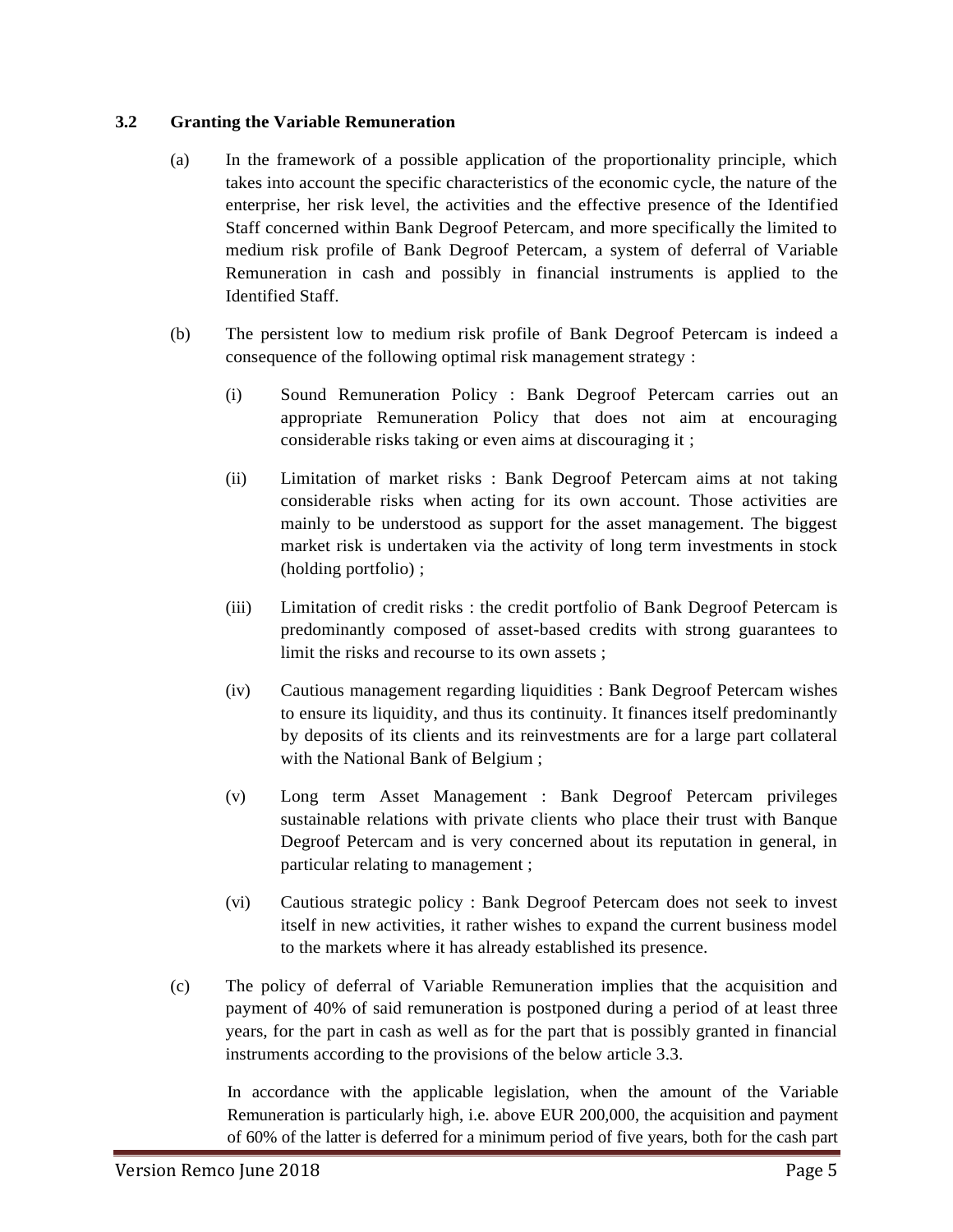as for the part possibly granted in financial instruments according to the provisions of the below article 3.3. This is applicable for all staff members are considered as Identified Staff within Bank Degroof Petercam, whether at local branch level or at consolidated level.

The acquisition and payment of 60% of Variable Compensation granted to the Chief Executive Officer (CEO) of Bank Degroof Petercam is deferred for a minimum period of 5 years, both for the cash part as for the part possible granted in financial instruments, according to the provisions of below article 3.3.

The acquisition and the payment of the deferred part of the Variable Remuneration are only realised providing that, at the anticipated moment of the deferred payment, the relevant Identified Staff has not previously been lawfully dismissed for misconduct. In the latter two hypotheses, the Identified Staff loses its rights relating to the deferred part of the Variable Remuneration.

- (d) In applying the deferral regimes of the granting of a part of the Variable Remuneration and possibly of the use of financial instruments for the granting of part of the Variable Remuneration according to below article 3.3, the Board of Directors shall be able to exempt the Identified Staff that complies with the criteria established by the National Bank of Belgium in this matter, from the application of those systems for any given performance year.
- (e) Sign on bonus. For specific recruitment needs, bonuses paid in cash charged to the bonus pool for the fiscal year can be granted to new hires. These bonuses must include a claw-back clause in case the new hire leaves the Group the first year following the hire date.

# **3.3 Partial payment in shares and/or other capital instruments**

If the Supervisory Authoritiy(-ies) with supervisory power over Bank Degroof Petercam decide(s) that this modality is applicable and mandatory, at least 50% of the Variable Remuneration, including its deferred part in application of the above article 3.2 (c), shall be composed of other capital instruments, as foreseen by the law.

As such, Bank Degroof Petercam may grant 50% of the Variable Remuneration, including the deferred part, in the form of conditional cash, in line with article 6 of annex 2 of the above mentioned Belgian financial institutions act and the Delegated Regulation of the Commission (EU) No 527/2014 of 12 March 2014 supplementing Directive (EU) No 2013/36/EU of the European Parliament and the Council with regard to relevant regulatory technical standards specifying the categories of instruments that adequately reflect the credit quality of the institution in going concern and which are intended to be used for purposes of variable remuneration. This grant is subject to the authorization of the Control Authorit(y)(ies) on which Bank Degroof Petercam depends.

Bank Degroof Petercam annually determines the terms and conditions for granting Variable Remuneration in the form of conditional cash and, to that end, complies with the provisions and principles set out in the Remuneration Policy for Identified Staff and the applicable regulations.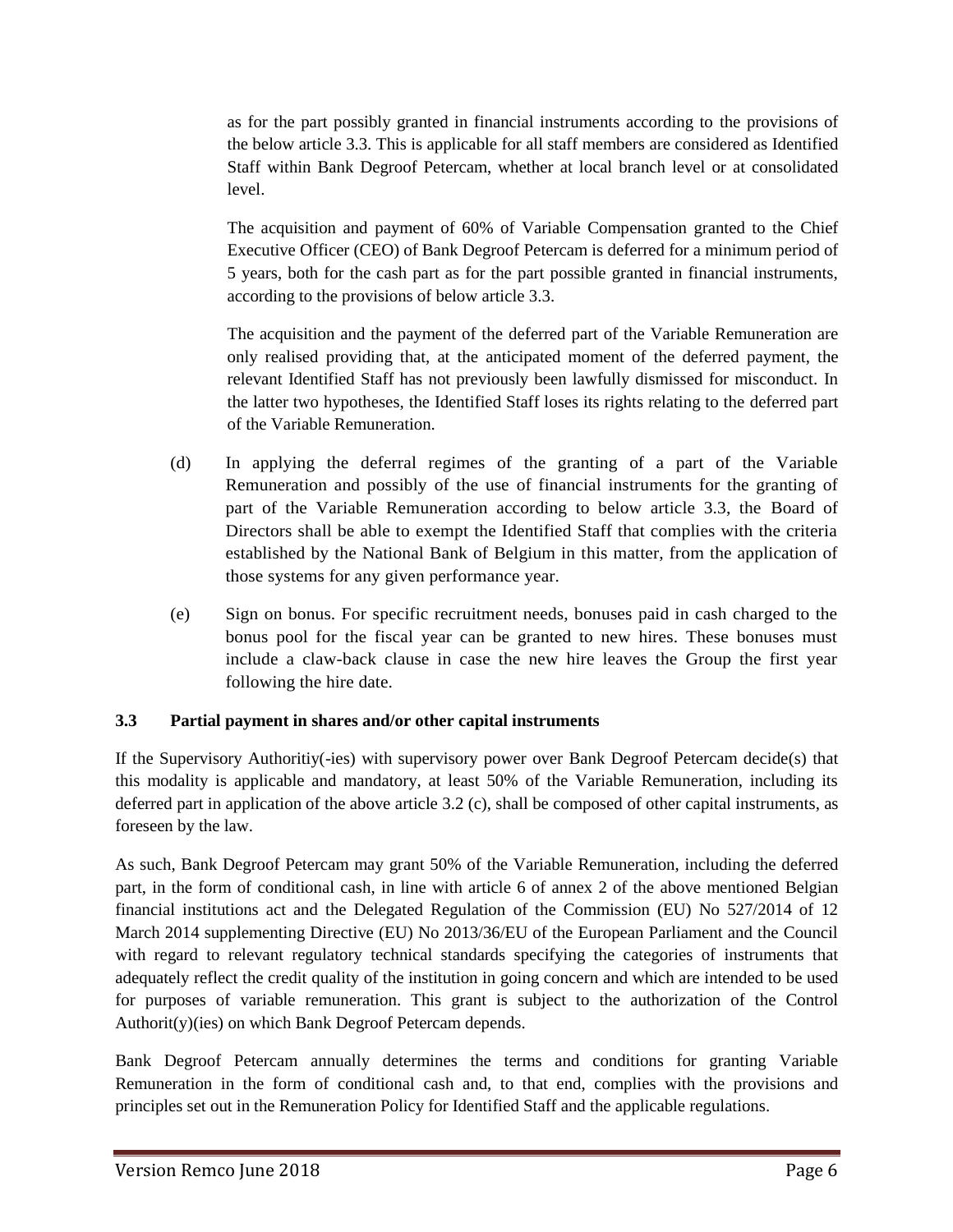## **3.4 Malus system and recovery of Variable Remuneration**

The performances of the Identified Staff are evaluated in a multiannual framework. This framework is thus much broader than solely the date on which the Variable Remuneration is granted.

For instance, it should be possible to modify the Variable Remuneration, even if it was already granted or paid, under the influence of reasons that were not known yet or expected at the moment of payment or acquisition of the Variable Remuneration, but that would have influenced the granting itself or the amount of the Variable Remuneration.

The Variable Remuneration, including the possibly deferred part, is therefore only paid or only acquired if the amount is acceptable vis-à-vis the financial situation of Bank Degroof Petercam and if it is justified based on the performances of Bank Degroof Petercam, of the business unit to which the Identified Staff belongs and of the Identified Staff him/herself.

All Variable Remunerations are reduced (malus) up to possibly 100% by the relevant unit of Bank Degroof Petercam or reclaimed according to the following provisions and conditions :

- (a) The relevant unit of Bank Degroof Petercam shall reduce the parts of the Variable Remuneration that are not yet paid or acquired of all (possibly former) Identified Staff (malus system) if Bank Degroof Petercam has a decreased or negative financial on investment or if one of the following circumstances is discovered :
	- (i) The Identified Staff does not comply with the applicable standards of expertise and professional integrity ;
	- (ii) The Identified Staff is involved with practices that have led to considerable losses for Bank Degroof Petercam or is responsible for such practices ;
	- (iii) The Identified Staff is involved with a special mechanism that has as its purpose or effect the promotion of fiscal fraud by third parties ;
	- (iv) Any circumstance that implies that the payment of the Variable Remuneration constitutes an infringement to the sound Remuneration Policy of Bank Degroof Petercam or of the risk management strategy as provided by the above article 1.4 or to its low to medium risk profile.
- (b) The relevant unit of Bank Degroof Petercam shall reclaim the Variable Remuneration that is already paid or acquired of all (possibly former) Identified Staff if Bank Degroof Petercam has a decreased or negative financial return or if one of the following circumstances is discovered within three years following the payment or, when appropriate, the acquisition of the Variable Remuneration :
	- (i) The Identified Staff does not comply with the applicable standards of expertise and professional integrity ;
	- (ii) The Identified Staff is involved with practices that have led to considerable losses for Bank Degroof Petercam or is responsible for such practices ;
	- (iii) The Identified Staff is involved with a special mechanism that has as its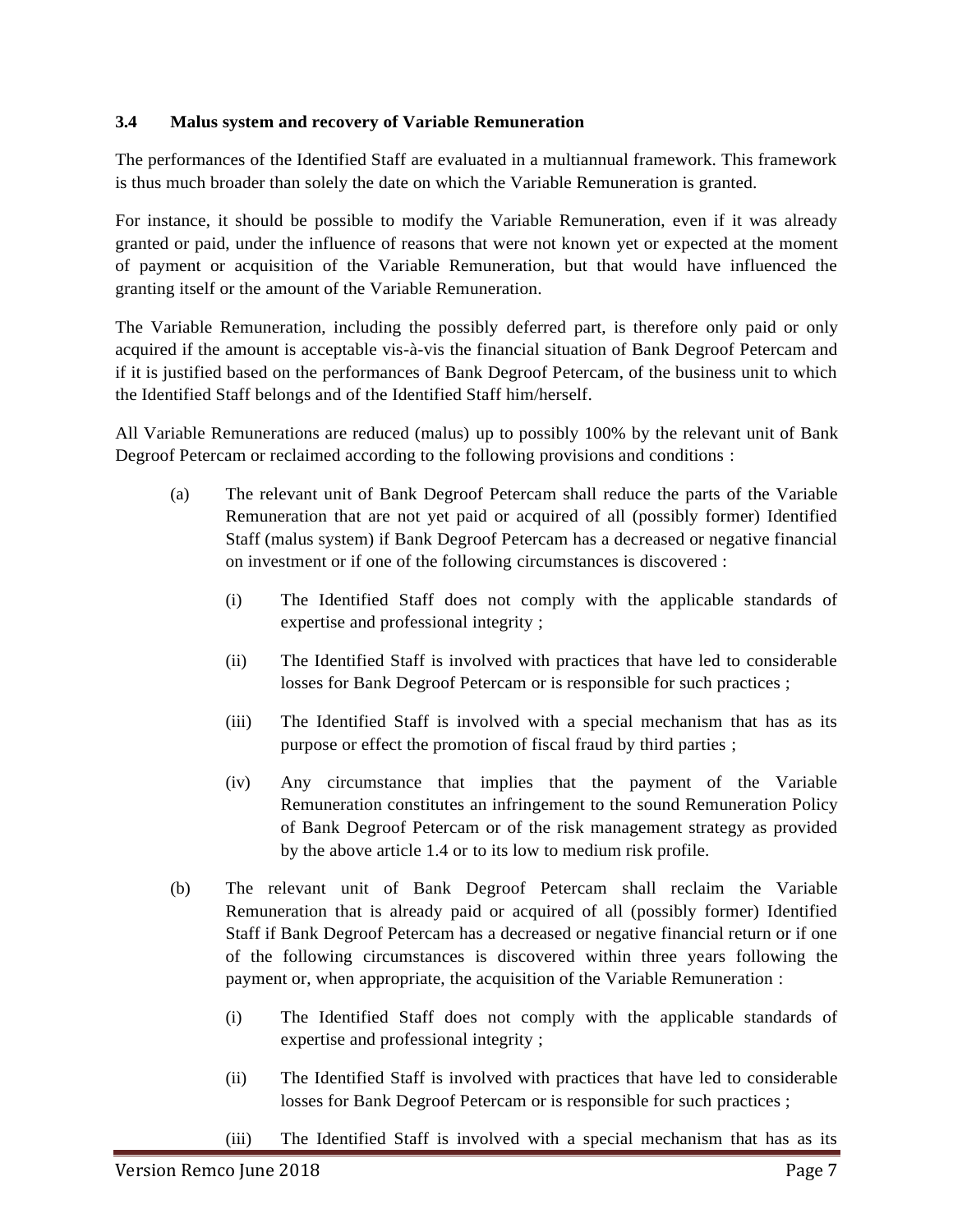purpose or effect the promotion of fiscal fraud by third parties.

## **3.5 Remuneration of the non-executive members**

The remuneration of the non-executive members of the Board of Directors, of the Nomination and Remuneration Committee and of other committees is solely composed of a Fixed Remuneration that is established based on the market references.

Those members do not receive any form of Variable Remuneration.

# **4. SIGN ON BONUS**

For specific recruitment needs, a bonus can be granted (outside the bonuspool for the fiscal year) to newly hired employees according to the Law of 25 April 2014 on the legal status and supervision of credit institutions and based on a decision of the competent and relevant governance body.

# **5. SEVERANCE ENTITLEMENTS**

## **5.1 Severance payment in lieu of notice**

# *5.1.1 For self employed*

For self-employed managers, the severance entitlement will in principle not exceed 12, respectively 18 months subject to the motivated recommendation of the remuneration committee, and are defined in the management agreement.

## *5.1.2 For employees*

In case of the early termination of an employment contract, any amount paid in the transactional context (beyond the existing legal minimums and collective agreements) should reflect the actual past performance of the employee and cannot reward a failure. The evaluation of this performance must be documented.

If under Belgian legislation additional legal requirements and procedures should be respected to exceed severance packages of 12, respectively 18 months, the required approval procedure will be fully respected.

## *5.1.3 Procedure*

Any agreement/settlement on severance will be approved and/or confirmed by the Board of Directors and as far as legally required, the remuneration committee may be involved.

The approval of any deviating clauses will be given by the general shareholders meeting of the relevant legal entity and/or Bank Degroof Petercam.

## **5.2 Buyout awards**

Buyout awards to newly hired experienced executives will be paid according to a schedule and under conditions as equivalent as possible to the initial vesting dates and conditions of the repurchased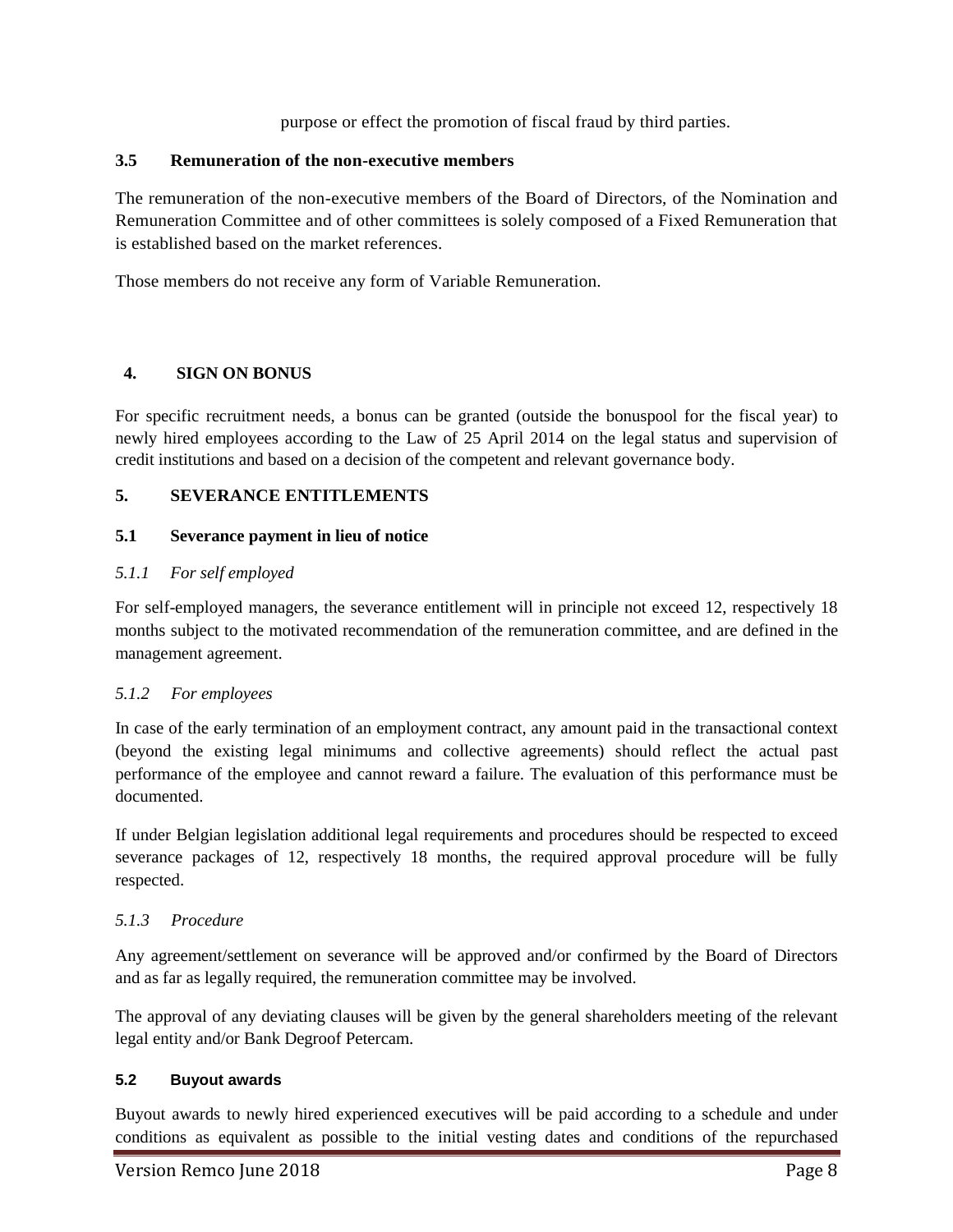instruments and in accordance with the payment and behavioural conditions stipulated in the framework of the Bank's deferred remuneration plan in effect at the time of the buy-out awards to these employees, including deferral, retention, pay out in instruments and clawback arrangements.

Buyout awards are – for the avoidance of doubt - however not considered as variable remuneration in the sense of CRD IV since they do not reward a professional activity performed for Bank Degroof Petercam.

# **6 PREVALENCE OVER OTHER REGULATIONS, POLICY OR INTERNAL GUIDELINES**

In view of, on the one hand, the mandatory character of the regulation on which the Remuneration Policy for Identified Staff is based and, on the other hand, the objectives of the Remuneration Policy for Identified Staff, the latter will prevail if a provision of other possible regulations, of a policy or of internal guidelines (besides the Remuneration Policy) deviates from the Remuneration Policy for Identified Staff.

# **7 VARIA**

7.1 The Remuneration Policy for Identified Staff is regularly, and at least once a year, subject to review in order to ensure that internal control systems and mechanisms and other settlements are effective, and that its principles fit and correspond with, respectively, the situation of Bank Degroof Petercam and the applicable regulations.

Along with this assessment, it is verified whether the decisions taken on the level of Variable Remunerations correspond with the Remuneration Policy for Identified Staff.

The assessment will be done under the supervision of the Board of Directors, with participation of the Remuneration Committee, Human Resources and Control Functions.

Where necessary, appropriate measures will be taken quickly in order to remedy possible shortcomings.

7.2 All employees have access to the general principles which organise the Remuneration Policy, as it will be published. The Identified Staff receives a copy of the Remuneration Policy for Identified Staff.

7.3 Every amendment to the law or to any other regulation which could have an impact on the validity, the applicability or the interpretation of the Remuneration Policy is immediately and automatically incorporated in this Remuneration Policy insofar as such modification does not in itself make the commitments and obligations of Bank Degroof Petercam more stringent and insofar as it does not breach the proper Remuneration Policy of Bank Degroof Petercam or the strategy of risk management of Bank Degroof Petercam as intended in Article 1.4 above, or its minimal to medium risk profile.

# 8 **IMPLEMENTATION**

The Remuneration Policy for Identified Staff will be applicable to all Variable Remunerations relating to performances delivered as of 2017.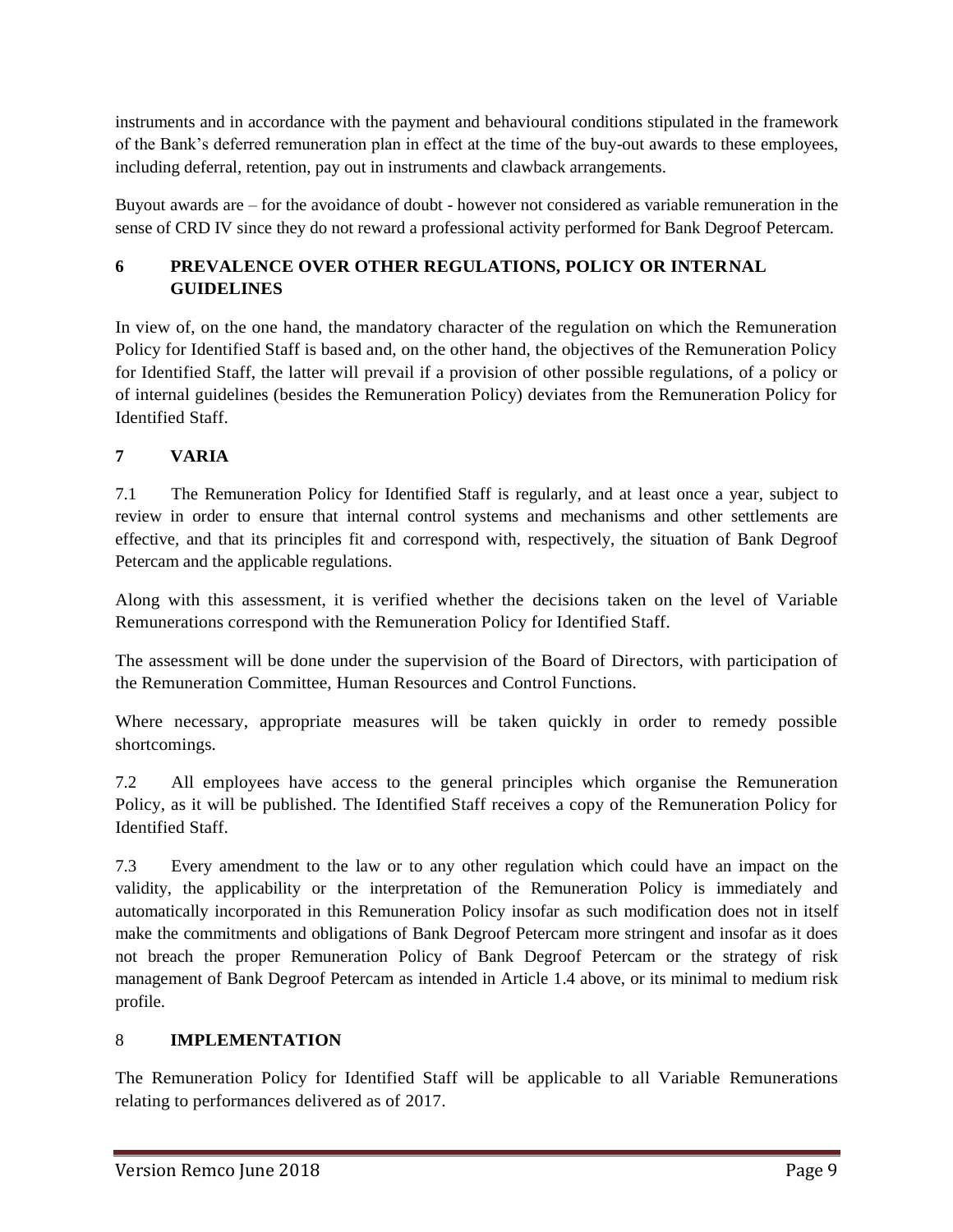## **ANNEX 1**

# **INTERPRETATION**

#### **1. GENERAL**

1.1 The singular includes the plural and vice versa, and references to words illustrating gender imply both male and female.

1.2 Unless the context requires a different interpretation, "embed/comprise/include" means "embed, comprise, include", without being limited thereto.

#### **2. DEFINITIONS**

2.1 The following terms used in the Remuneration Policy for Identified Staff and annexes have the following meaning :

**Bank Degroof Petercam** means Bank Degroof Petercam NV and its Belgian and foreign subsidiaries.

**Benefits pursuant to Discretionary Pension Benefits** are enhanced pension benefits granted on a discretionary basis to an Employee as part of the Variable remuneration of that Employee. These benefits do not include the acquired rights which are granted to an Employee on the basis of the normal pension benefits plan which is financed within Bank Degroof Petercam in a recurrent manner.

**Board of Directors** means the board of directors of Bank Degroof Petercam NV.

**CBFA** means the Banking, Finance and Insurance Commission.

**Control Functions** means every Employee who works in one of the following departments, who guarantees the performance of the operational independent Control Functions : Compliance, Risk Management and Internal Audit.

**Delegated Regulation 604/2014** means the delegated regulation (EU) No. 604/2014 of the European Commission of 4 March 2014 complementing directive 2013/36/EU of the European Parliament and the Council relating to technical standards on qualitative and appropriate quantitative criteria establishing employee categories whose professional services may materially alter the risk profile of the institution.

**Employee** means every salaried employee and independent employee, including every executive director and member of an executive committee who performs professional services for Bank Degroof Petercam as their main activity.

**Fixed Remuneration** means every contractually set forth Remuneration which is allowed independently of the Employee's performances. Guaranteed Variable Remuneration, Severance Pay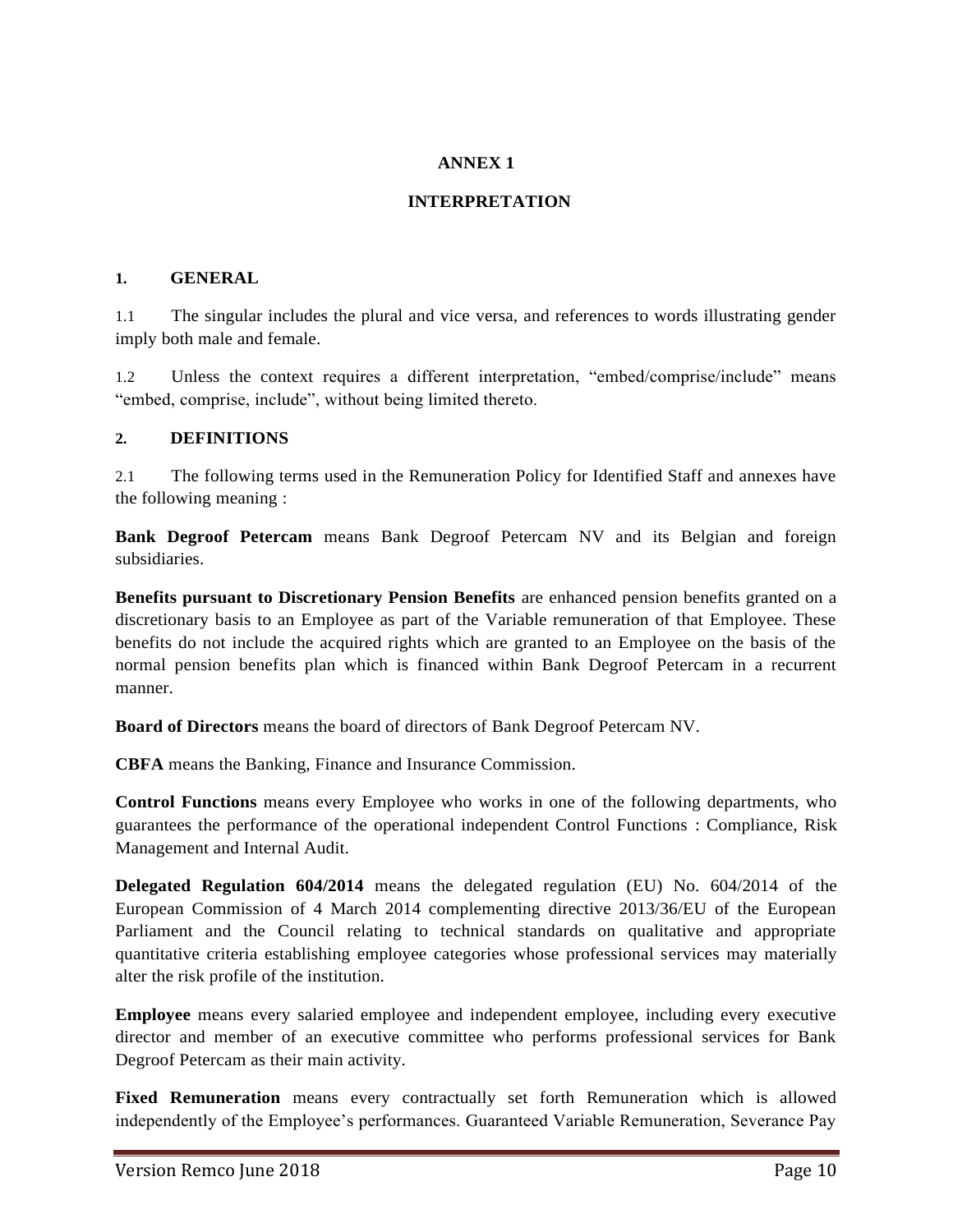and Global Remuneration linked to termination or buyback of previous labour contracts are not deemed as being part of the Fixed Remuneration.

**FSMA** means the Financial Services and Markets Authority.

**Identified Staff** means the Employees of Bank Degroof Petercam and its subsidiaries which have been identified by the Management Committee in accordance with the selection methods and criteria set forth by the Board of Directors (see Annex 2 of the Remuneration Policy for Identified Staff).

**Inspection authority(-ies)** means the inspection authority as set forth in Article 3 of the law.

**Law** means the law of 25 April 2014 relating to the statute for and supervision of credit institutions.

**Management Committee** means the management committee of Bank Degroof Petercam NV.

**NBB** means the National Bank of Belgium.

**Remuneration** means all types of awards, payments and advantages, including non-financial ones, directly or indirectly authorised, but on behalf of Bank Degroof Petercam, in return for professional services performed by an Employee of Bank Degroof Petercam.

**Severance Pay** means every payment related to early termination of a contract which cannot be qualified as Variable Remuneration.

**Variable Remuneration** means every Remuneration, whether discretionary or not, consisting of awards, payments or additional benefits dependent on the performance level of the Employee or of other contractual criteria, including all other performance rewards set forth by the collective labour agreement or other encouragement payments, with the exception of payments or benefits allowed as non-recurrent result driven benefits on the basis of a collective labour agreement implementing collective labour agreement no. 90, and payments or benefits allowed in the framework of employee participation in the share capital and the profit of the companies in accordance with the law of 22 May 2001.